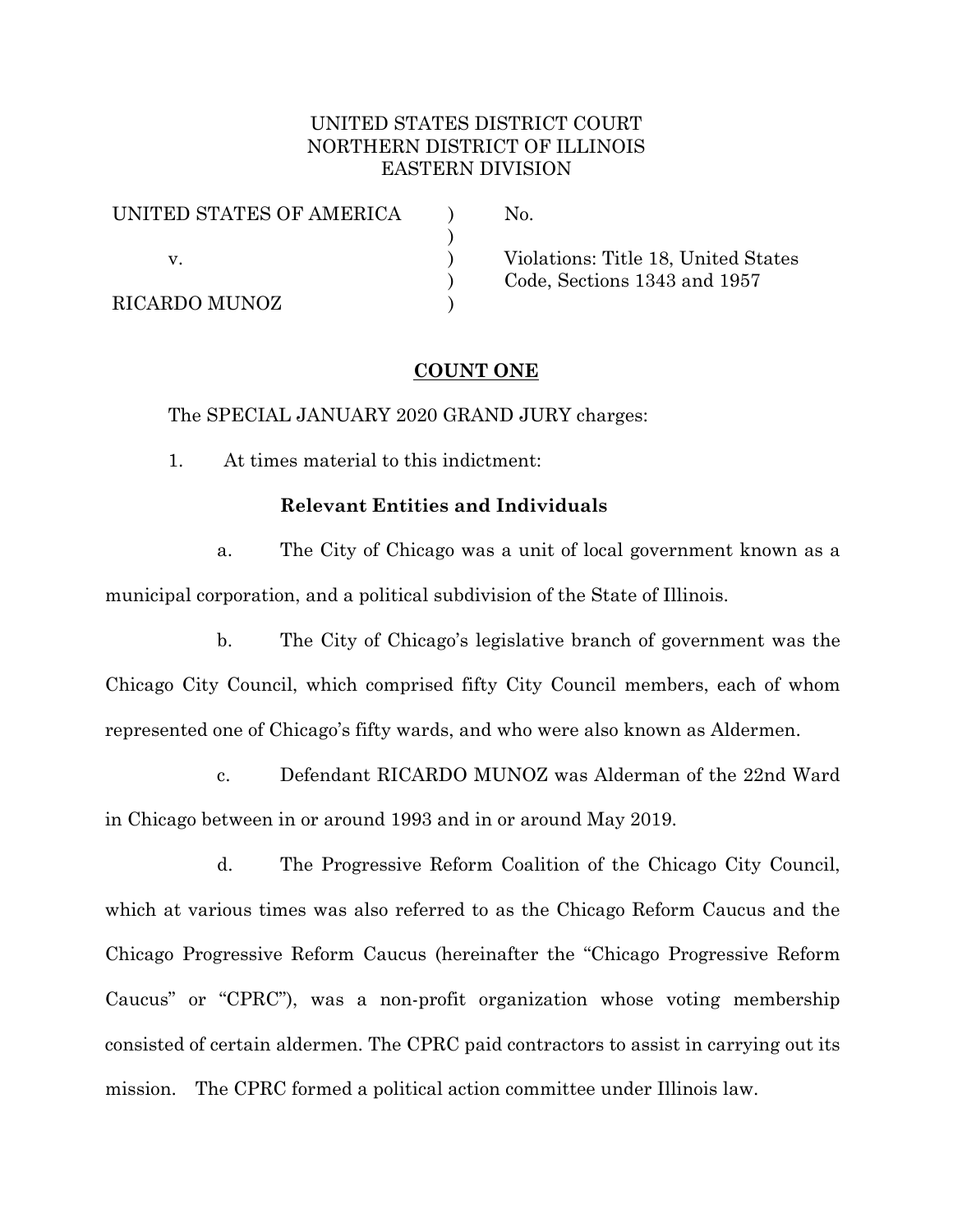e. According to its bylaws and Statement of Principles, the purpose of the CPRC was to "creat[e] a more just and equal Chicago, combatting all forms of discrimination and advancing public policies that offer genuine opportunity to all Chicagoans."

f. MUNOZ was the chairman, and performed the duties of treasurer, of the CPRC. MUNOZ was authorized to expend CPRC funds to promote the purposes of the CPRC.

g. The CPRC had a checking account, ending in 2725, at what is now known as JPMorgan Chase Bank, N.A. ("Chase") in Chicago, Illinois (the "CPRC account"). MUNOZ was an authorized signer on, and was issued a debit card ending in 2333 (the "CPRC debit card"), for this account. MUNOZ had online banking access to the CPRC account using a unique username and password.

h. Citizens for Munoz ("CFM") was a candidate political committee under Illinois law whose purpose was to support the candidacy of MUNOZ for elected office. CFM had a checking account, ending in 2190, at Chase (the "CFM account"). MUNOZ had online banking access to the CFM account using a unique username and password.

i. MUNOZ had a personal checking account in his name, ending in 7686, at Chase (the "Munoz personal account"). MUNOZ was an authorized signer on this account. MUNOZ had online banking access to the MUNOZ personal account using a unique username and password.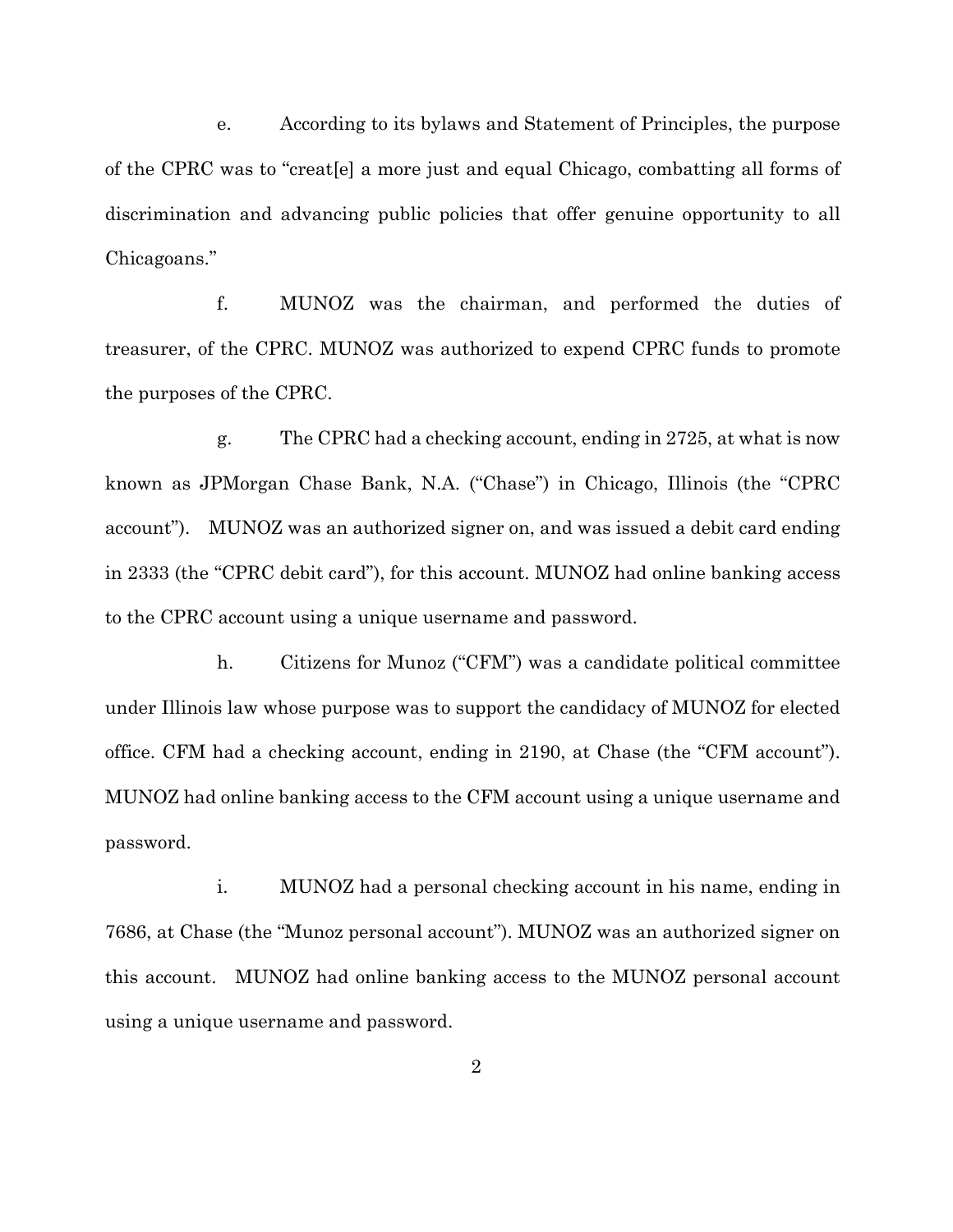j. MUNOZ and a family member had a joint checking account, ending in 3488, at Chase (the "Munoz joint account"). MUNOZ was an authorized signer on this account. MUNOZ had online banking access to the MUNOZ joint account using a unique username and password.

k. Chase offered a person-to-person payment service, known as "Quickpay," that allowed its customers to electronically send or receive funds using an email address or mobile telephone number.

l. Individuals A and B were paid as contractors to perform services for the CPRC.

m. Individual C assisted in the preparation of reports filed with the Illinois State Board of Elections ("SBE") on behalf of the CPRC and CFM.

n. Company D was a Rhode Island-based company that was paid to assist in the preparation and filing of reports with the SBE on behalf of the CPRC and CFM. Individual D worked for Company D in Rhode Island and handled the CPRC and CFM accounts.

o. Individual E was a member of MUNOZ's family who attended University E, which was located outside of Illinois.

## **Illinois Law Regarding Campaign Expenditures and Receipts**

p. Between in or around 2016 and in or around 2019, there was in force and effect statutes of the State of Illinois relating to political action committees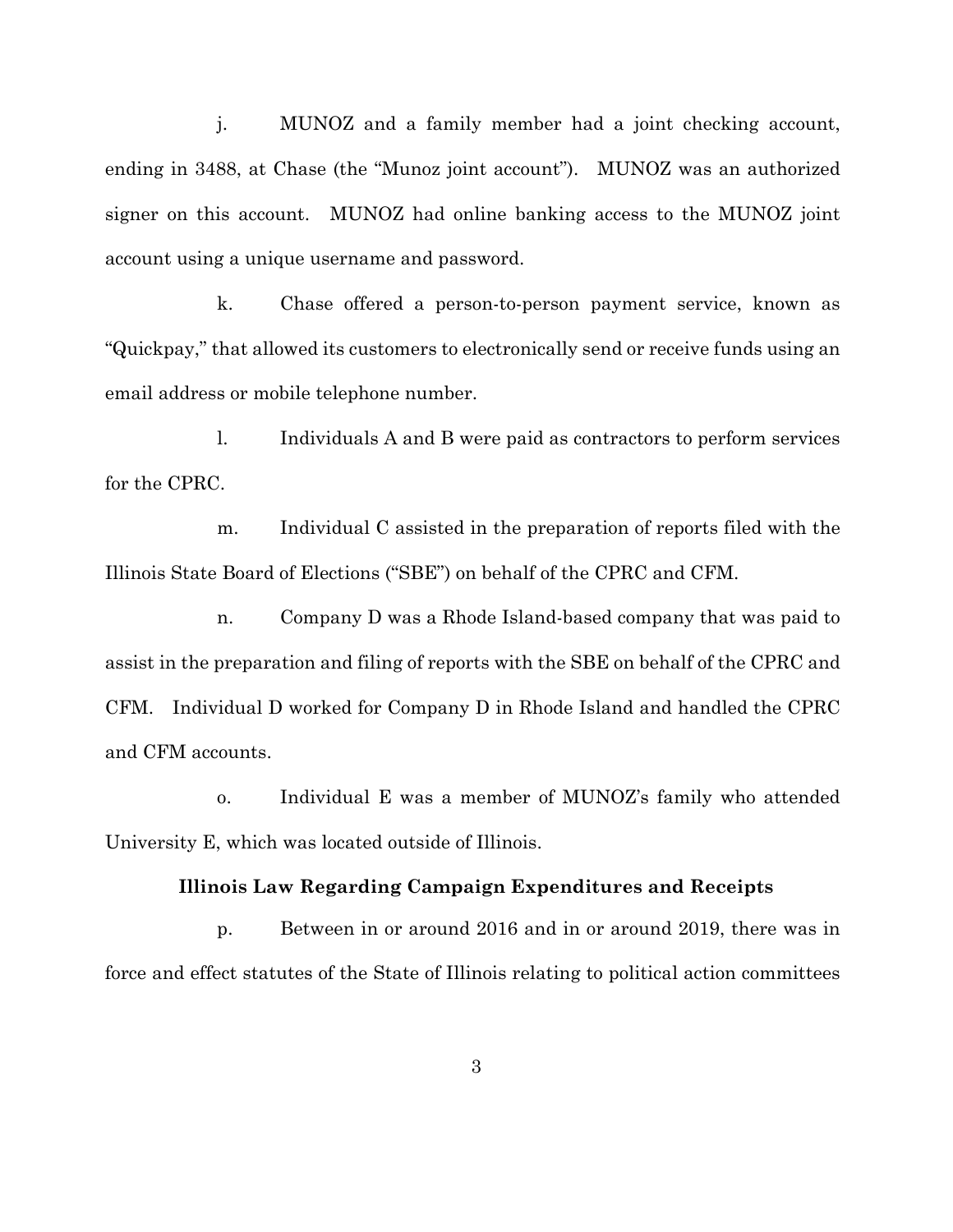and candidate political committees, including the CPRC and CFM, namely, Chapter 10 of the Illinois Compiled Statutes ("ILCS"), Sections 5/9-1.8(a), 5/9-8.10, and 5/9-11.

q. Under Illinois law, the CPRC was prohibited from making expenditures "[f]or payments to a public official . . . or his or her family member unless for compensation for services actually rendered by that person;" "for an individual's tuition or other educational expenses, except for governmental or political purposes directly related to a candidate or public official's duties and responsibilities;" and "for the travel expenses of any person unless the travel is necessary for fulfillment of political, governmental, or public policy duties, activities, or purposes." 10 ILCS §§ 5/9- 1.8(a), 5/9-8.10(a)(11), 5/9-8.10(a)(10), 5/9-8.10(a)(6). The SBE was authorized to investigate violations of these provisions.

r. Under Illinois law, the CPRC was also required to file with the SBE quarterly Reports of Campaign Contributions and Expenditures, known as D-2s, which had to disclose, among other things, "the full name and mailing address of each person who has made one or more contributions to the [CPRC] within the reporting period in an aggregate amount or value in excess of \$150 and the amounts and dates of those contributions;" and "the full name and mailing address of each person to whom expenditures were made by the [CPRC] within the reporting period in an aggregate amount or value in excess of \$150 [and] the amount, date, and purpose of each of those expenditures." 10 ILCS § 5/9-11(4), (12).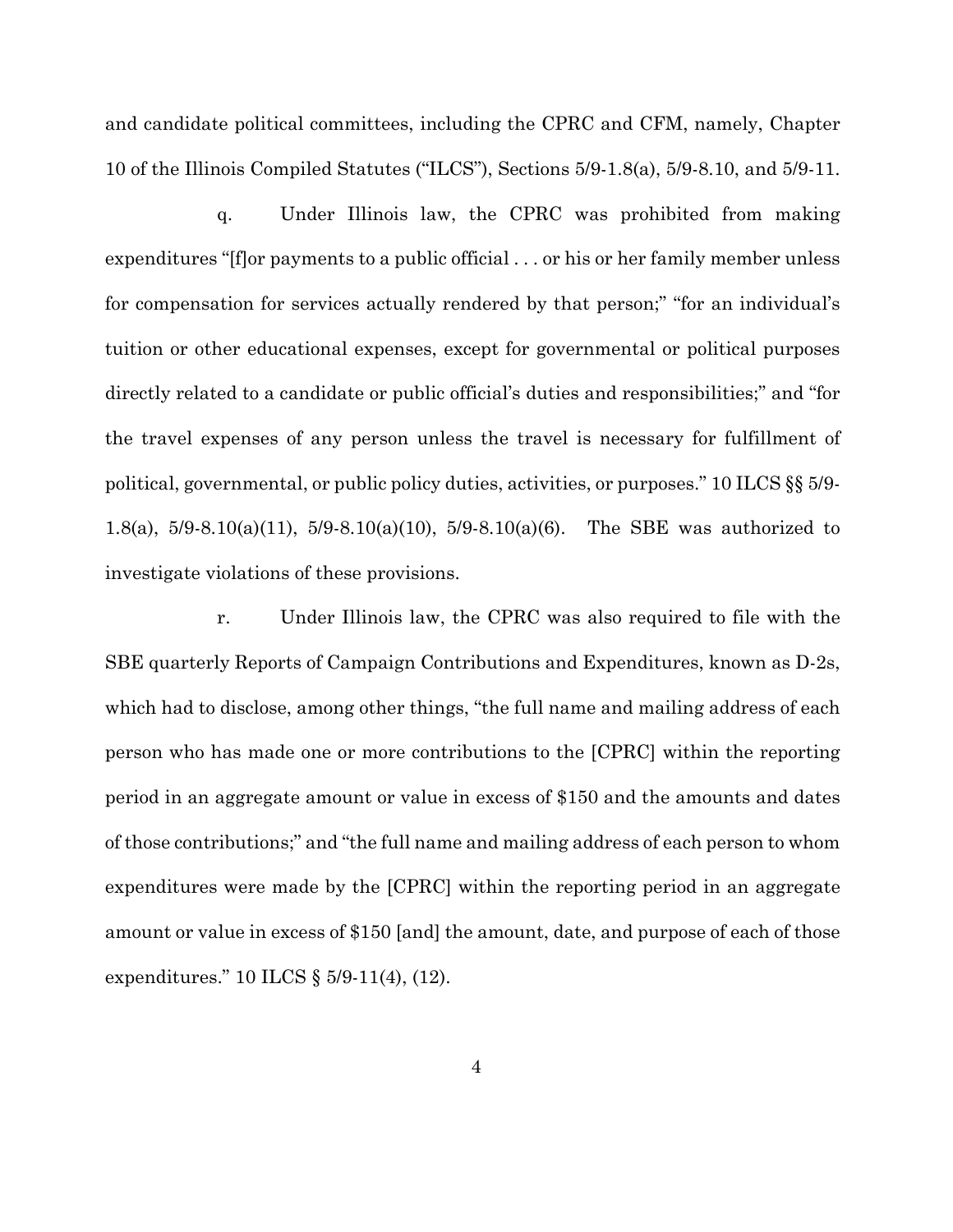s. When filing D-2s, the CPRC was required to verify that a D-2 filed with the SBE was "a true, correct and complete report." The SBE had the authority to investigate and assess civil penalties for the willful filing of false or incomplete D-2s.

2. From in or around October 2016, and continuing until in or around June 2020, at Chicago, in the Northern District of Illinois, Eastern Division, and elsewhere,

#### RICARDO MUNOZ,

defendant herein, knowingly devised, intended to devise, and participated in a scheme to defraud, and to obtain money and property of the CPRC by means of materially false and fraudulent pretenses, representations, and promises, and concealment of materials facts, which scheme is further described below.

3. It was part of the scheme that MUNOZ, without authorization from the CPRC, converted funds belonging to the CPRC to his own personal use and benefit, and made and caused to be made materially false representations in communications to staff members and contractors of the CPRC and in D-2s in order to conceal the scheme from the CPRC, its membership, and the SBE.

## **Payment of Tuition for a Family Member with CPRC Funds**

4. It was further part of the scheme that, on or about October 31, 2016, without authorization from the CPRC, MUNOZ caused an electronic transfer of \$16,000 from the CPRC account to the Munoz joint account, intending to use the funds to make a tuition payment for Individual E.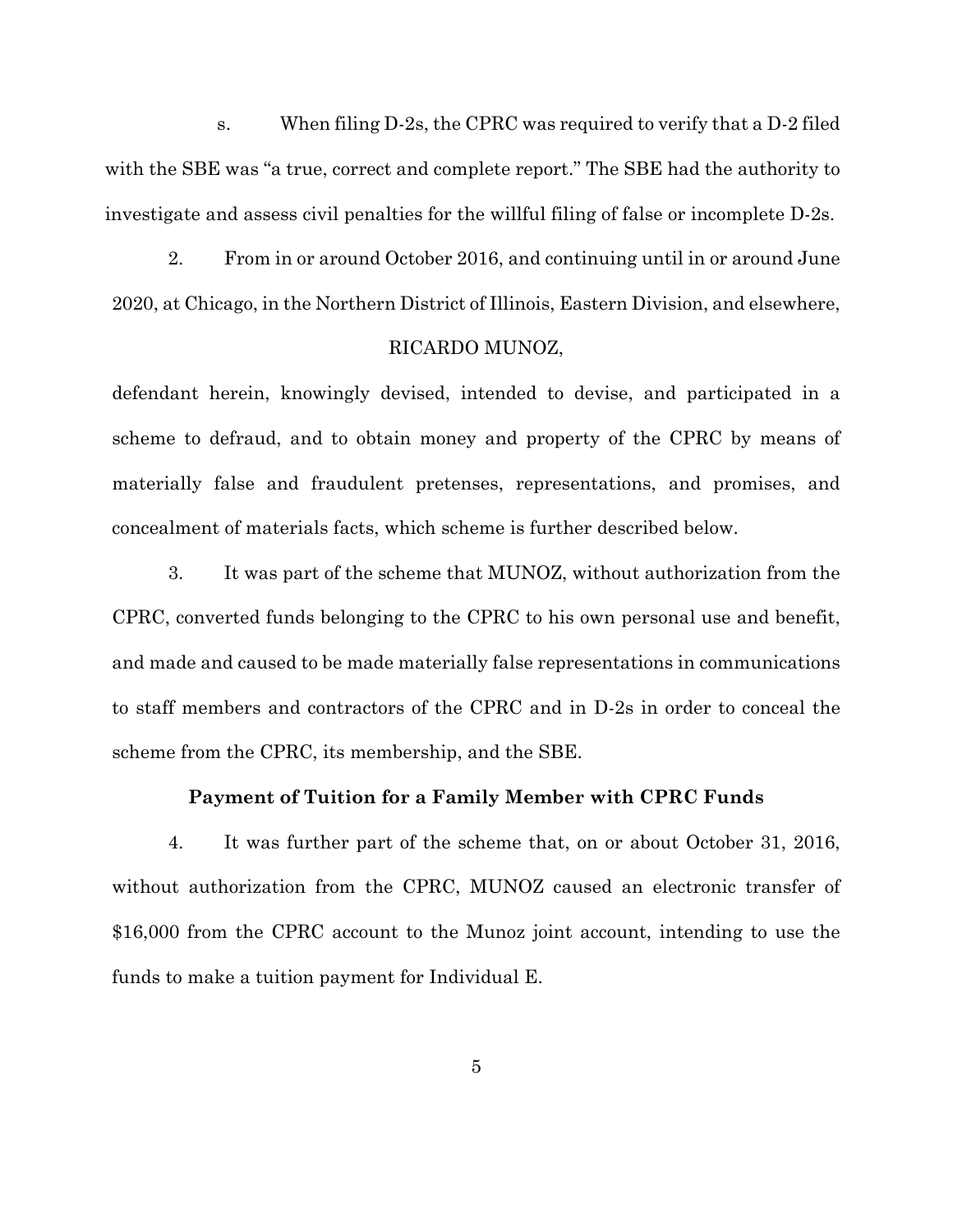5. It was further part of the scheme that, on or about October 31, 2016, MUNOZ caused an electronic transfer of \$15,254 from the Munoz joint account to the bank account of University E to make the tuition payment.

6. It was further part of the scheme that, on or about December 5, 2016, after having received the proceeds of a loan, MUNOZ caused an online transfer of \$16,000 from the Munoz personal account into the CPRC account.

7. It was further part of the scheme that, in order to conceal his misappropriation of funds from the CPRC account to make the tuition payment, on or about January 17, 2017, MUNOZ falsely told Individual C in an email that the October 31, 2016 electronic transfer of \$16,000 from the CPRC account to the Munoz joint account did not need to be reported on the CPRC's D-2 for the fourth quarter of 2016 (the "1-17-17 CPRC D-2") because the money had been deposited back into the CPRC account in the same quarter.

8. It was further part of the scheme that, on or about January 17, 2017, MUNOZ caused Individual C to forward the above-referenced email to Individual D in order to induce Individual D not to report the October 31, 2016 electronic transfer of \$16,000 from the CPRC account to the Munoz joint account on the 1-17-17 CPRC D-2.

9. It was further part of the scheme that, on or about January 17, 2017, MUNOZ caused to be falsely represented on the 1-17-17 CPRC D-2 that the D-2 was "true, correct and complete," knowing that the form did not report the October 31,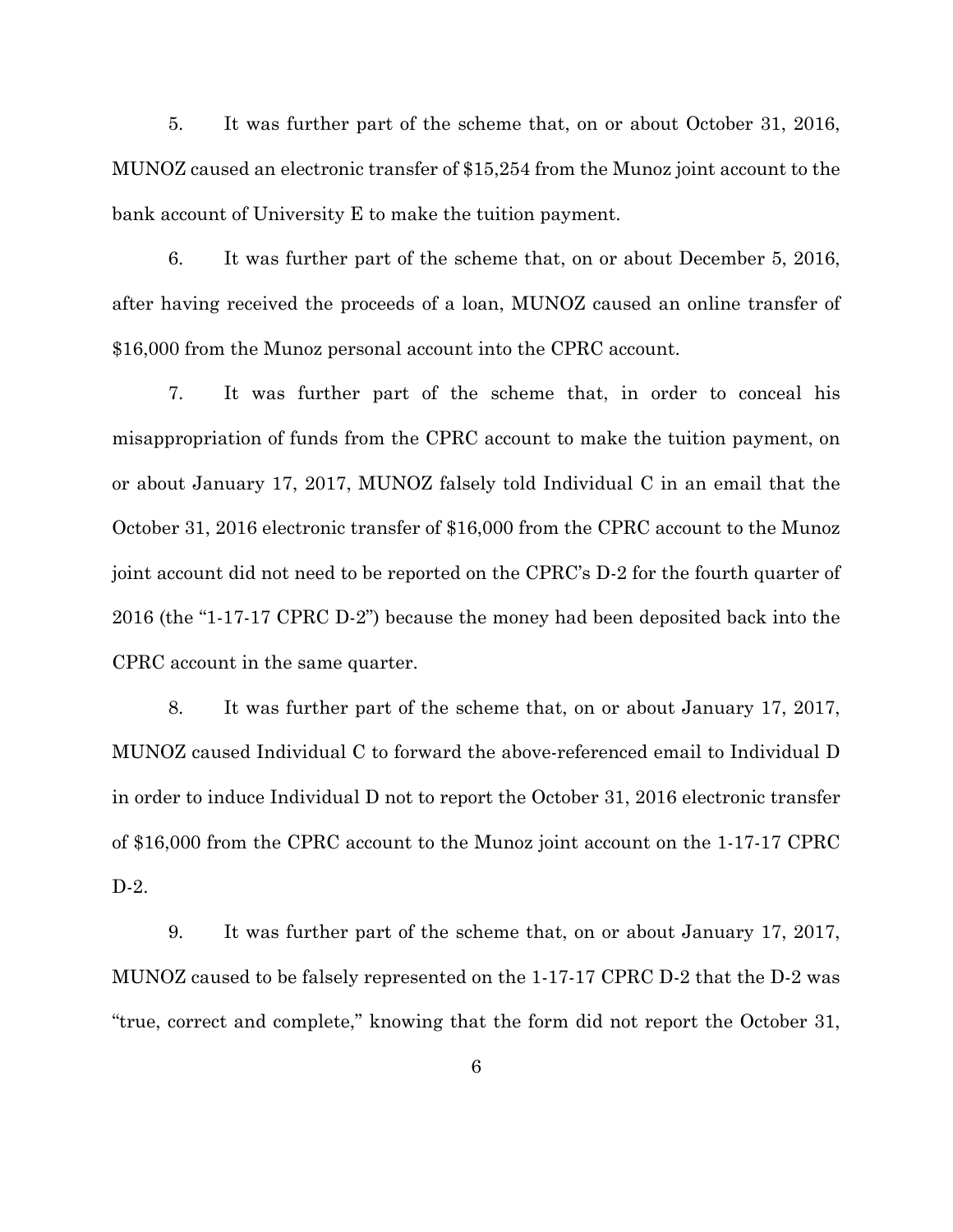2016 electronic transfer of \$16,000 from the CPRC account to the Munoz joint account.

## **Electronic Transfers of CPRC Funds Directly to the Munoz Personal Account**

10. It was further part of the scheme that on or about October 10 and October 29, 2018, without authorization from the CPRC, MUNOZ caused electronic transfers of \$5,000 and \$2,100, respectively, to be made from the CPRC account to the Munoz personal account, intending to use those funds for his own personal use and benefit.

11. It was further part of the scheme that, on or about October 10, 2018, MUNOZ created a new Gmail email account so that he could personally receive payments via Chase's Quickpay payment system; on that same date, MUNOZ caused \$5,000 to be sent electronically from the CPRC account to this Gmail email account, but in doing so, MUNOZ made it falsely appear that Individual A was the intended recipient of this funds transfer.

12. It was further part of the scheme that, by the above means, MUNOZ caused to be falsely represented on the D-2 filed on behalf of the CPRC on or about January 15, 2019 (the "1-15-19 CPRC D-2") that the CPRC had paid \$5,000 to Individual A on October 12, 2018 for the purpose of "Consulting."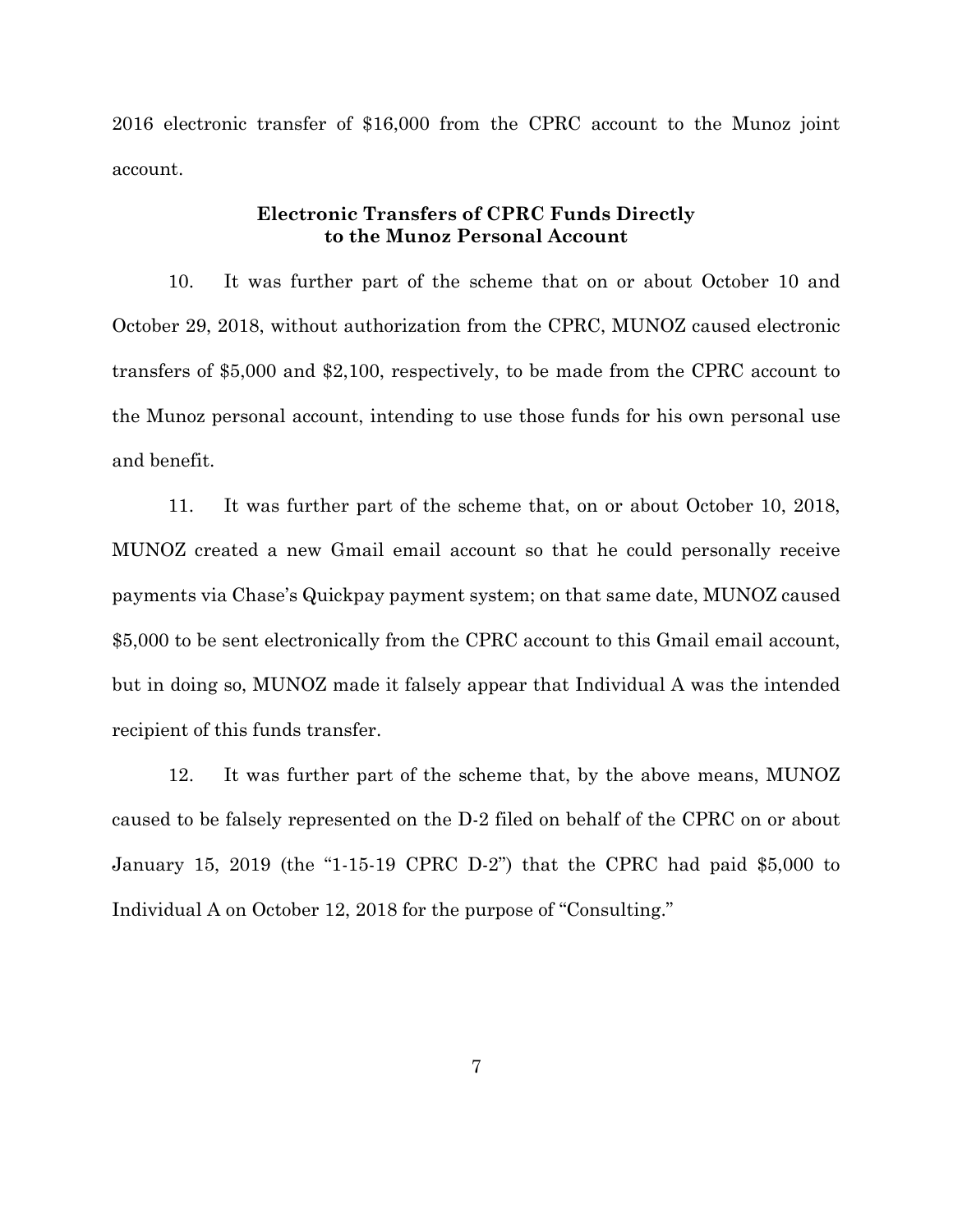13. It was further part of the scheme that MUNOZ spent substantially all the proceeds of the \$5,000 and \$2,100 electronic transfers for his own personal use and benefit.

#### **Transfers of CPRC Funds Funneled through the CFM Account**

14. It was further part of the scheme that, on or about October 26, 2018, without authorization from the CPRC, MUNOZ caused an electronic transfer of \$2,300 from the CPRC account to the CFM account, and on the same day, caused an electronic transfer of \$2,300 from the CFM account to the Munoz personal account, intending to use the funds for his own personal use and benefit.

15. It was further part of the scheme that MUNOZ spent substantially all the proceeds of the \$2,300 for his own personal use and benefit.

16. It was further part of the scheme that, for the purpose of concealing and preventing the detection of the scheme, on or about January 15, 2019, MUNOZ falsely told Individual C in an email sent at approximately 4:45 p.m. (the "1-15-19 A email") that the \$2,300 had been used for "Election Day expenses," when MUNOZ knew he had spent substantially all the funds for his own personal use and benefit.

17. It was further part of the scheme that, on or about January 15, 2019, MUNOZ caused Individual C to forward the 1-15-19 A email to Individual D at approximately 5:27 p.m. (the "1-15-19 B email") in order to induce Individual D not to report the electronic transfer of the \$2,300 from the CFM account to the Munoz personal account on CFM's D-2 for the fourth quarter of 2018.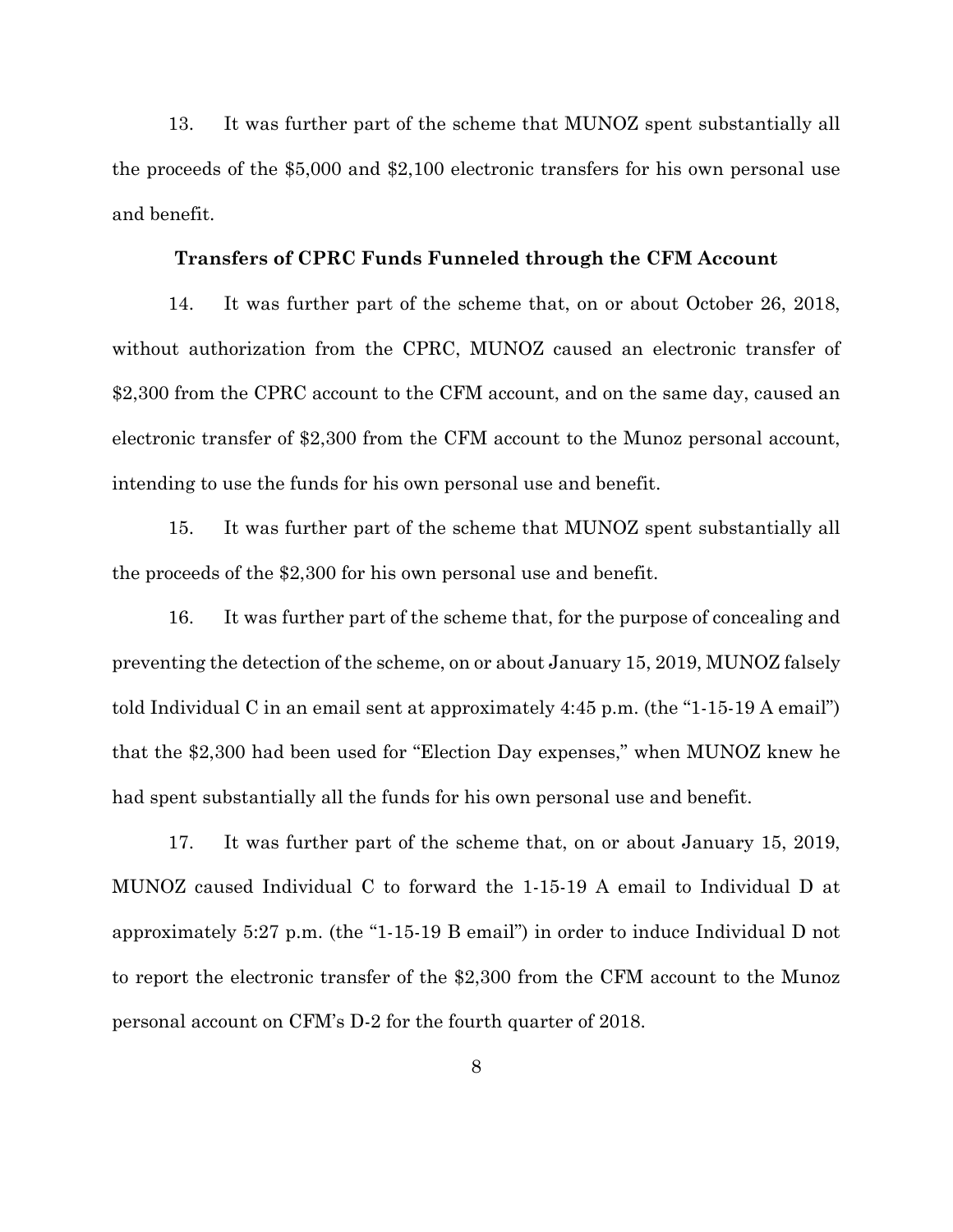18. It was further part of the scheme that on or about December 10, 2018, without authorization from the CPRC, MUNOZ caused an electronic transfer of \$500 from the CPRC account to the CFM account, intending to use those funds for his own personal use and benefit.

19. It was further part of the scheme that on or about December 12, 2018, without authorization from the CPRC, MUNOZ caused an electronic transfer of \$400 from the CFM account to an individual for payment of a personal expense.

## **Cash Withdrawals of CPRC Funds**

20. It was further part of the scheme that, without authorization from the CPRC, MUNOZ made cash withdrawals in the approximate amounts listed below from the CPRC account on or about the dates listed below, intending to use those funds for his own personal use and benefit:

| Date              | Amount                     |
|-------------------|----------------------------|
| November 3, 2018  | \$4,000 counter withdrawal |
| November 21, 2018 | \$1,960 counter withdrawal |
| November 23, 2018 | \$2,000 counter withdrawal |
| November 24, 2018 | \$1,000 ATM withdrawal     |
| November 25, 2018 | \$1,000 ATM withdrawal     |
| December 7, 2018  | \$600 ATM withdrawal       |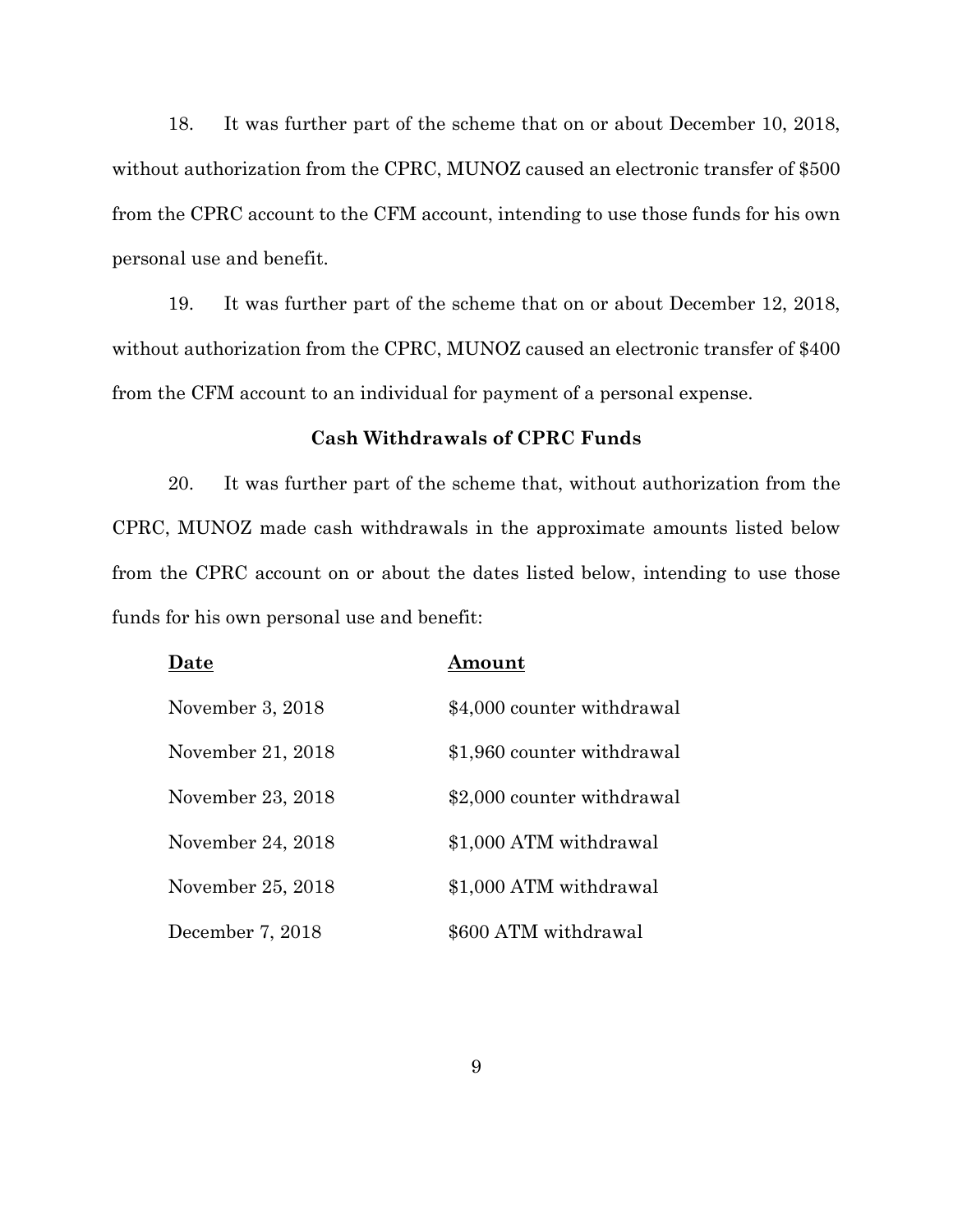#### **Concealment of Electronic Transfers and Cash Withdrawals**

21. It was further part of the scheme that, for the purpose of concealing and preventing the detection of the scheme, on or about January 15, 2019, MUNOZ falsely told Individual C in the 1-15-19 A email that the \$2,100 transfer from the CPRC account to the Munoz personal account (referred to in paragraph 10), and the \$4,000, \$1,960, \$2,000, \$1,000, \$1,000, and \$600 cash withdrawals out of the CPRC account (referred to in paragraph 20) did not need to be reported on the 1-15-19 CPRC D-2 because the funds had been transferred out and then back into the CPRC account during the same quarter when MUNOZ knew that the funds had not been deposited back into the CPRC account.

22. It was further part of the scheme that, on or about January 15, 2019, MUNOZ caused Individual C to forward the 1-15-19 A email to Individual D in order to induce Individual D not to report the electronic transfer of \$2,100 and the cash withdrawals on the 1-15-19 CPRC D-2.

23. It was further part of the scheme that, by the above means, MUNOZ caused to be falsely represented on the 1-15-19 CPRC D-2 that the D-2 was "true, correct and complete," knowing that the D-2 did not report the \$2,100 transfer from the CPRC account to the Munoz personal account or the \$4,000, \$1,960, \$2,000, \$1,000, \$1,000, and \$600 cash withdrawals out of the CPRC account.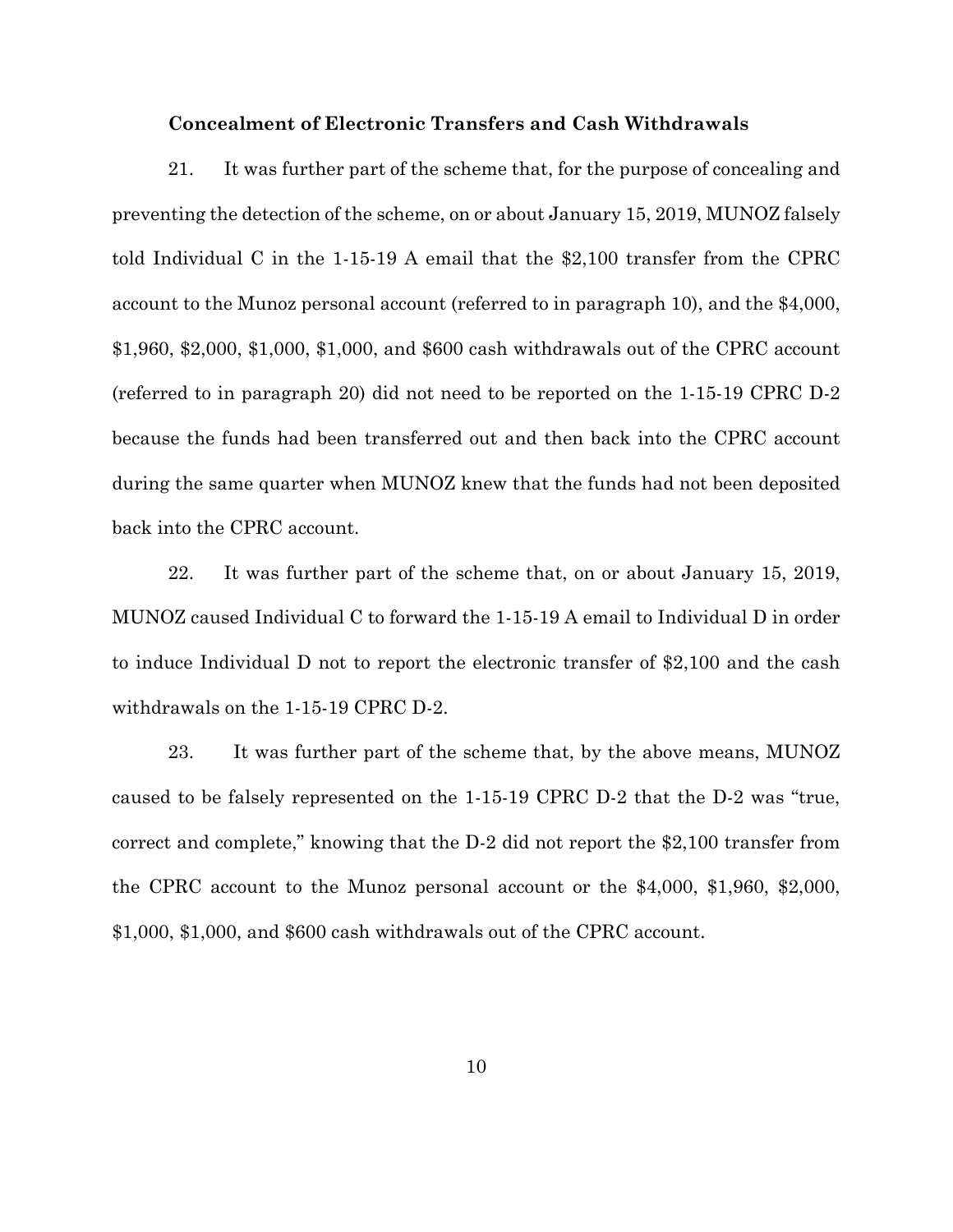# **Purchases with the CPRC Debit Card**

24. It was further part of the scheme that, without authorization from the CPRC, MUNOZ used the CPRC debit card to make the following purchases on or about the dates and in the approximate amounts listed below, which purchases were for his own personal use and benefit:

| Date              | Amount   | Purchase                               |
|-------------------|----------|----------------------------------------|
| November 8, 2018  | \$544.98 | Southwest Airlines ticket              |
| November 9, 2018  | \$169.32 | Los Angeles Kings tickets              |
| November 9, 2018  | \$291.44 | Los Angeles Crowne Plaza<br>Hotel stay |
| December 9, 2018  | \$265.77 | Eddie Vs Restaurant                    |
| February 12, 2019 | \$160.48 | Items purchased from Lover's<br>Lane   |

## **Fraudulent Use of CPRC Funds**

25. It was further part of the scheme that, in addition to the items referenced above, MUNOZ fraudulently used CPRC funds to pay for, among other things, jewelry; cufflinks; a loan payment on one of MUNOZ's personal vehicles; women's clothing; three Apple iPhones and accessories; aerial sightseeing trips; sports tickets; skydiving excursions; and other entertainment expenses.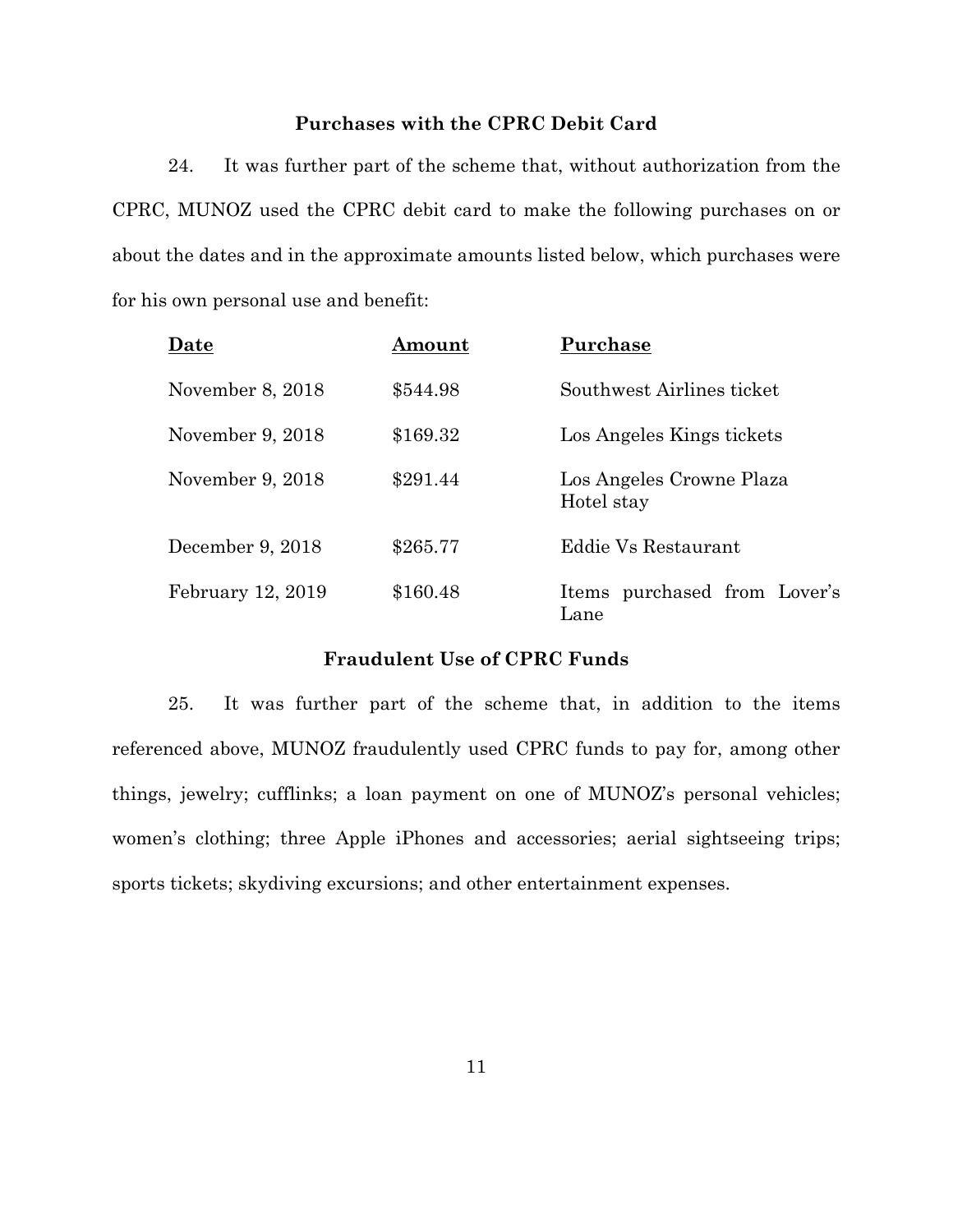## **MUNOZ Delays Providing Access to And Misrepresents the Balance in the CPRC Account**

26. It was further part of the scheme that, for the purpose of concealing and preventing the detection of the scheme, between in or around January 2019 and on or about March 19, 2019, MUNOZ failed to provide access to the CRPC account despite repeated requests from Individual A and Individual B.

27. It was further part of the scheme that, for the purpose of concealing and preventing the detection of the scheme, on or about March 7, 2019, after Individual B told MUNOZ that the CPRC "is meeting in 20 minutes. I need to know what to tell them," MUNOZ falsely told Individual B in an Apple iMessage that "Bottom line. Progressive Caucus has 11K," referring to \$11,000, when MUNOZ knew at the time that the balance in the CPRC account was substantially less than that amount.

28. It was further part of the scheme that MUNOZ misrepresented, concealed, and hid and caused to be misrepresented, concealed, and hidden, certain material facts, including the acts and purposes of the acts done in furtherance of the scheme.

29. On or about October 31, 2016, in the Northern District of Illinois, Eastern Division, and elsewhere,

## RICARDO MUNOZ,

defendant herein, for the purpose of executing the scheme, knowingly caused to be transmitted in interstate commerce, by means of wire communication certain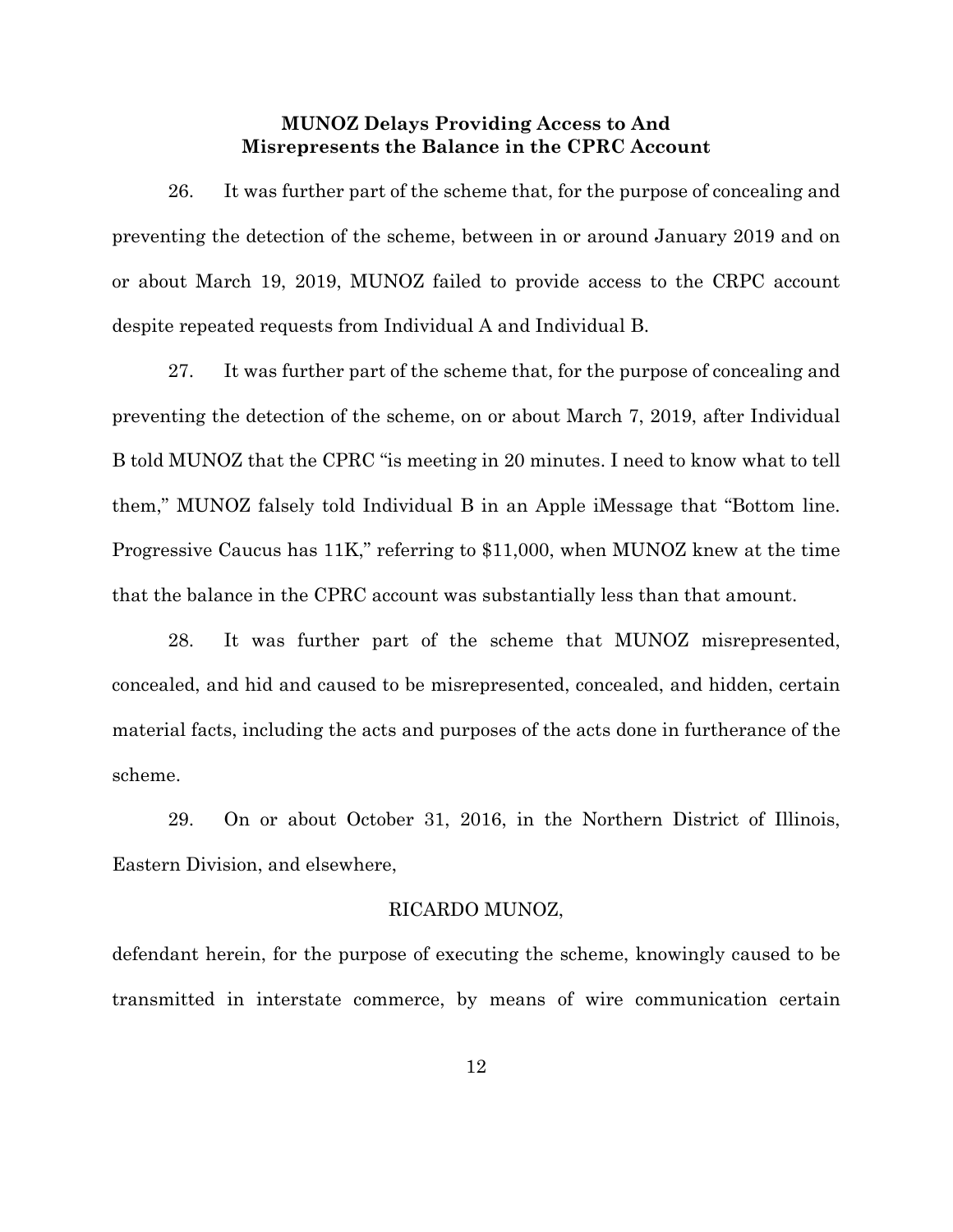writings, signs, signals, and sounds, namely, an electronic transfer of \$16,000 from the CPRC account to the Munoz joint account, that was processed by a Chase Bank server that was located outside of Illinois;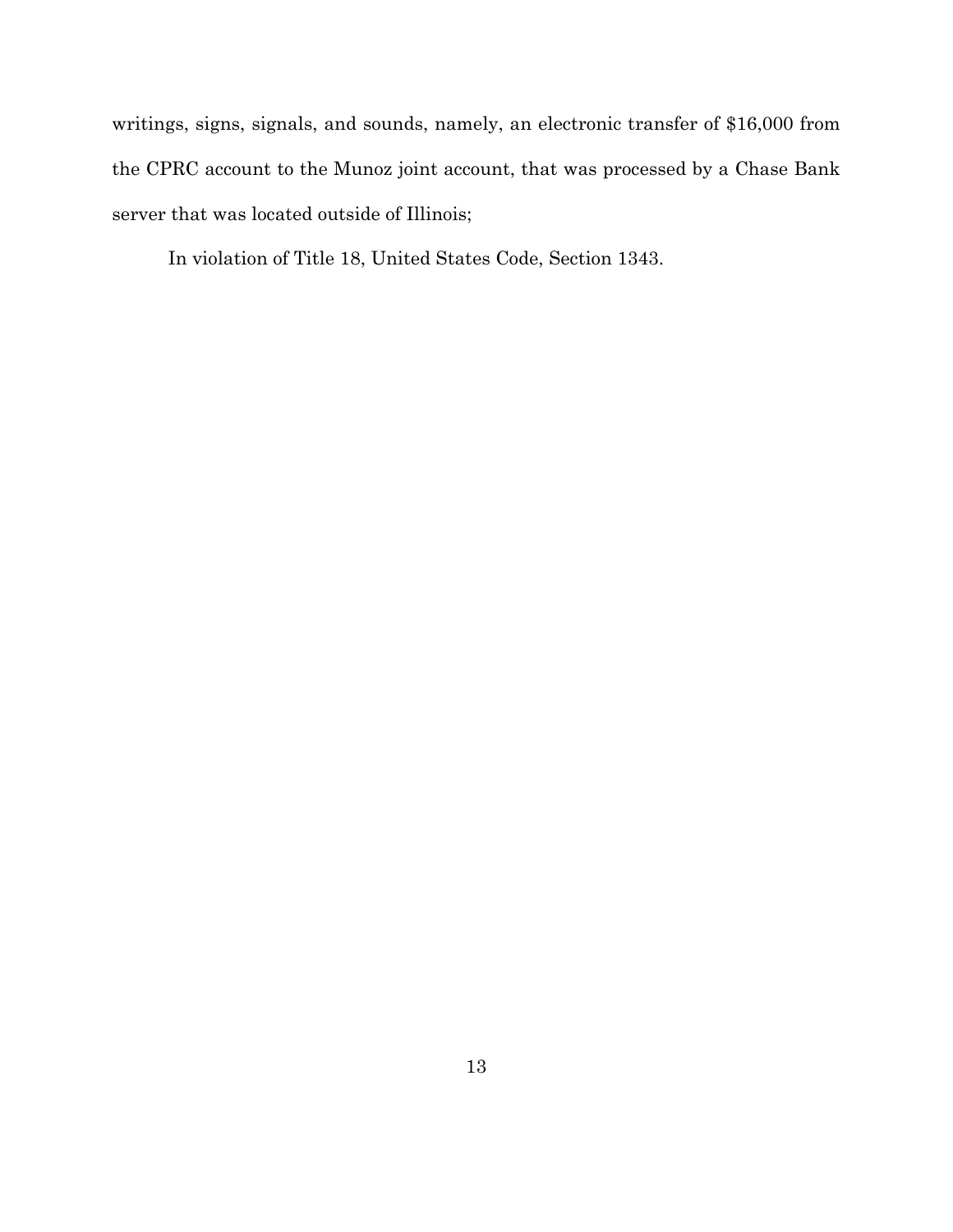#### **COUNT TWO**

The SPECIAL JANUARY 2020 GRAND JURY further charges:

1. Paragraphs 1 through 28 of Count One are incorporated here.

2. On or about January 17, 2017, in the Northern District of Illinois, Eastern Division, and elsewhere,

## RICARDO MUNOZ,

defendant herein, for the purpose of executing the scheme, knowingly caused to be transmitted in interstate commerce, by means of wire communication, certain writings, signs, signals, and sounds, namely, an email from Individual C to Individual D in which Individual C informed Individual D that the \$16,000 electronic transfer that MUNOZ made from the CPRC account on or about October 31, 2016 did not need to be reported to the SBE on a D-2, which email travelled through a network server that was located outside of Illinois;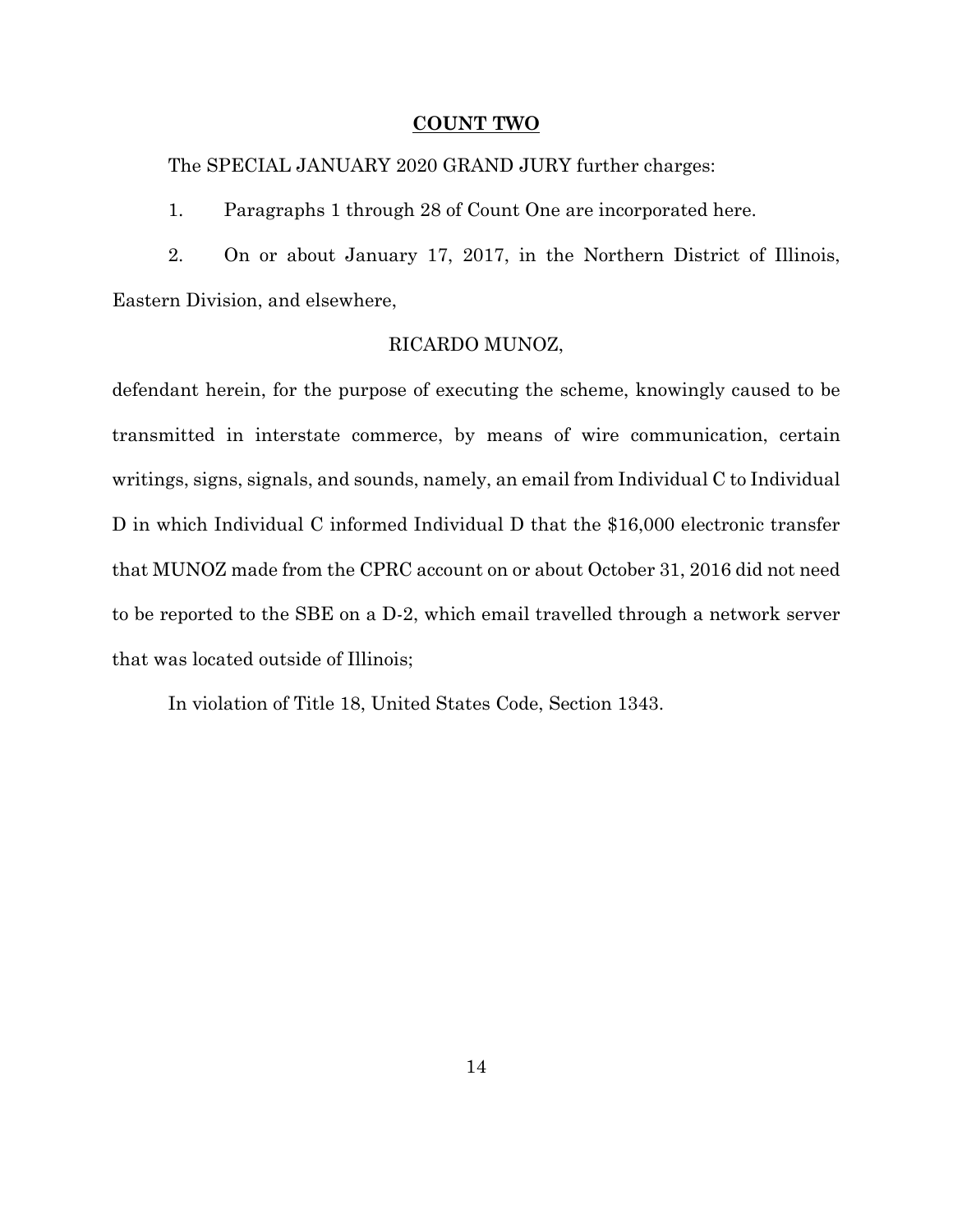#### **COUNT THREE**

The SPECIAL JANUARY 2020 GRAND JURY further charges:

1. Paragraph 1 of Count One is incorporated here.

2. On or about October 31, 2016, in the Northern District of Illinois, Eastern Division, and elsewhere,

## RICARDO MUNOZ,

defendant herein, knowingly engaged in a monetary transaction, namely, the electronic transfer of approximately \$15,254 from the Munoz joint account to University E's bank account, which transfer was in and affecting commerce and involving criminally derived property of value greater than \$10,000, such property having been derived from a specified unlawful activity, namely wire fraud, in violation of Title 18, United States Code, Section 1343;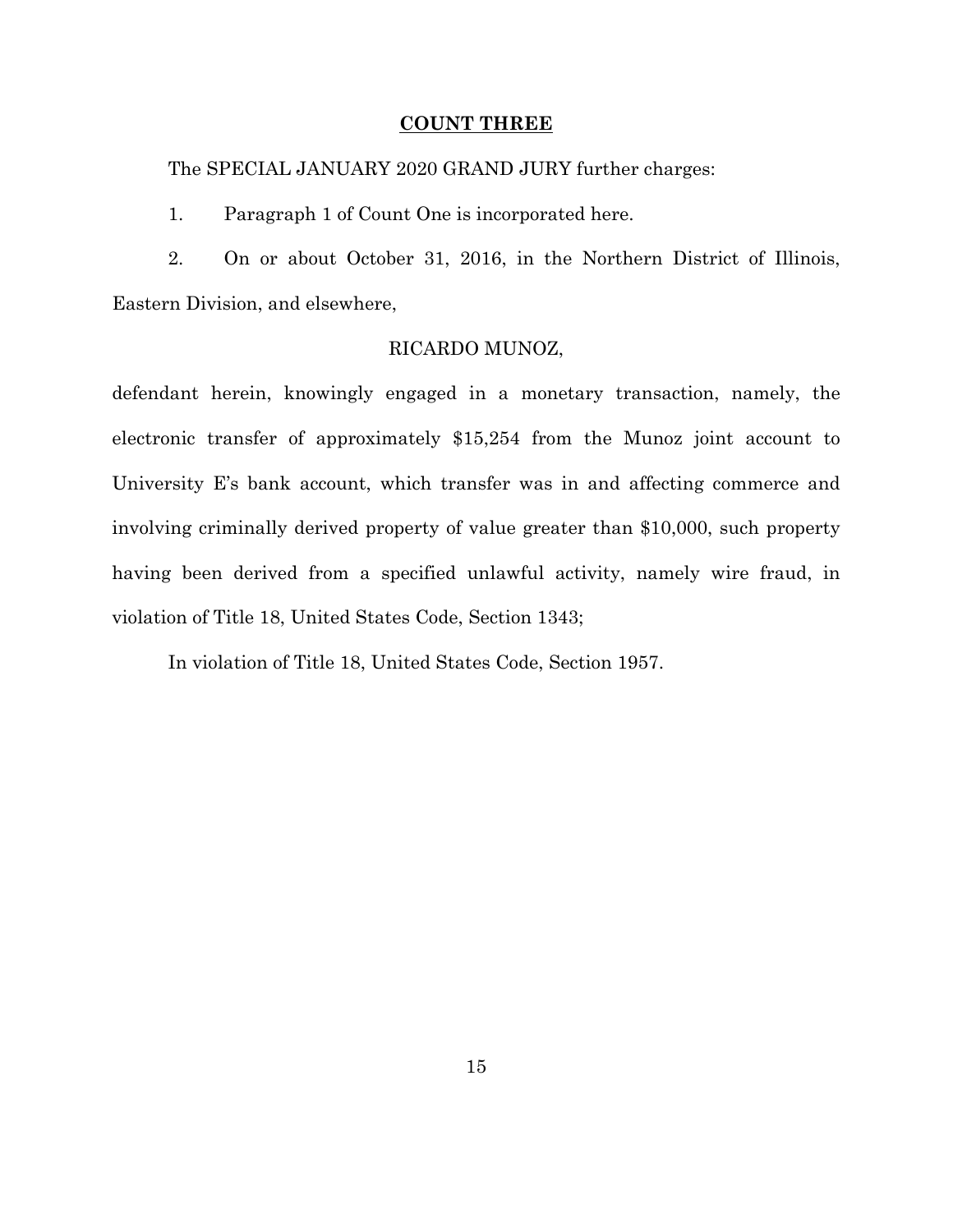### **COUNT FOUR**

The SPECIAL JANUARY 2020 GRAND JURY further charges:

1. Paragraphs 1 through 28 of Count One are incorporated here.

2. On or about October 10, 2018, in the Northern District of Illinois, Eastern Division, and elsewhere,

## RICARDO MUNOZ,

defendant herein, for the purpose of executing the scheme, knowingly caused to be transmitted in interstate commerce, by means of wire communication, certain writings, signs, signals, and sounds, namely, an electronic transfer of \$5,000 from the CPRC account to the Munoz personal account, that was processed by a Chase server that was located outside of Illinois;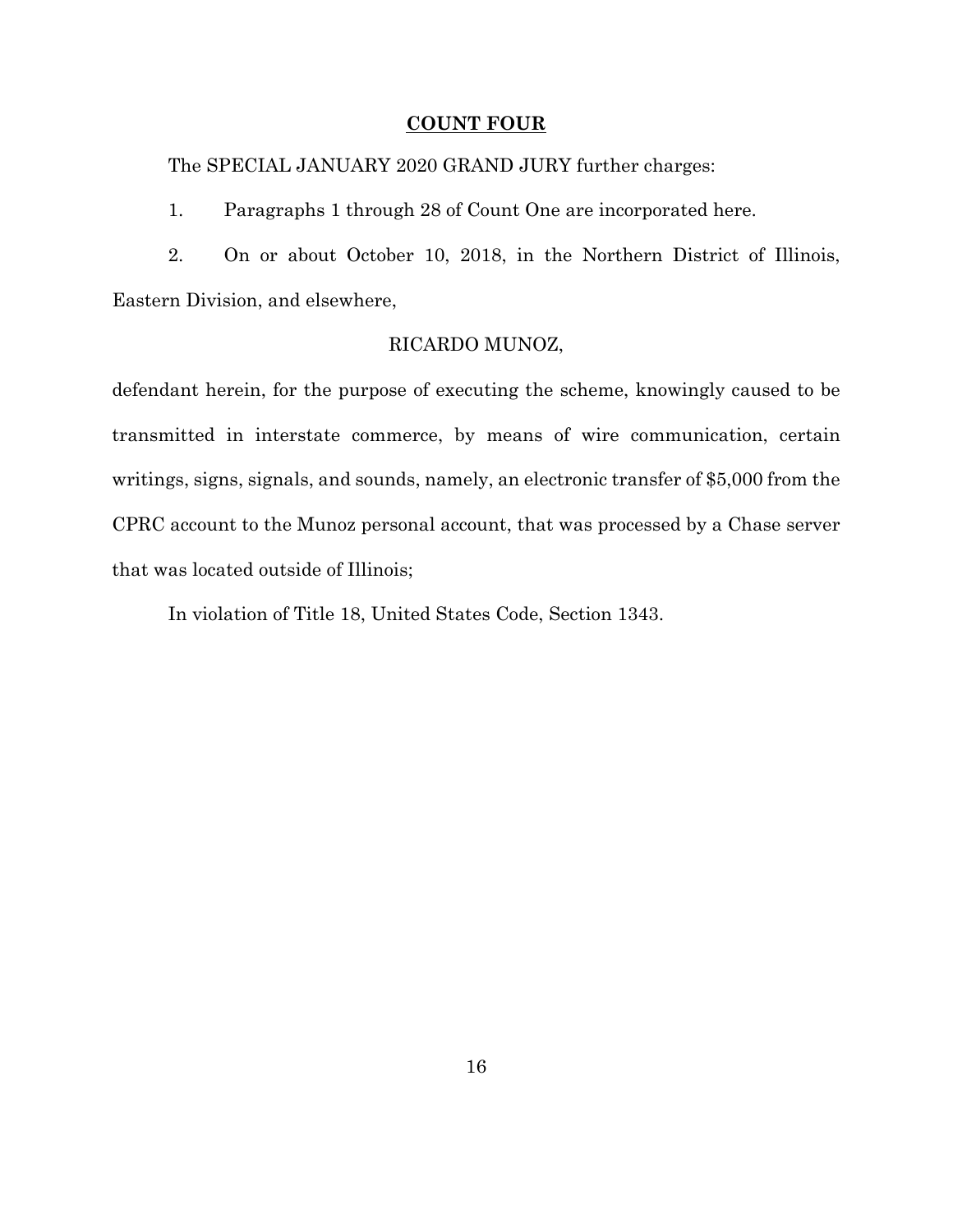#### **COUNT FIVE**

The SPECIAL JANUARY 2020 GRAND JURY further charges:

1. Paragraphs 1 through 28 of Count One are incorporated here.

2. On or about January 3, 2019, in the Northern District of Illinois, Eastern Division, and elsewhere,

## RICARDO MUNOZ,

defendant herein, for the purpose of executing the scheme, knowingly caused to be transmitted in interstate commerce, by means of wire communication certain writings, signs, signals, and sounds, namely, an email from Individual C to Individual D, which included information that made it falsely appear that Individual A was the intended recipient of an electronic transfer of \$5,000 from the CPRC account on or about October 10, 2018, which email traveled through a network server that was located outside of Illinois;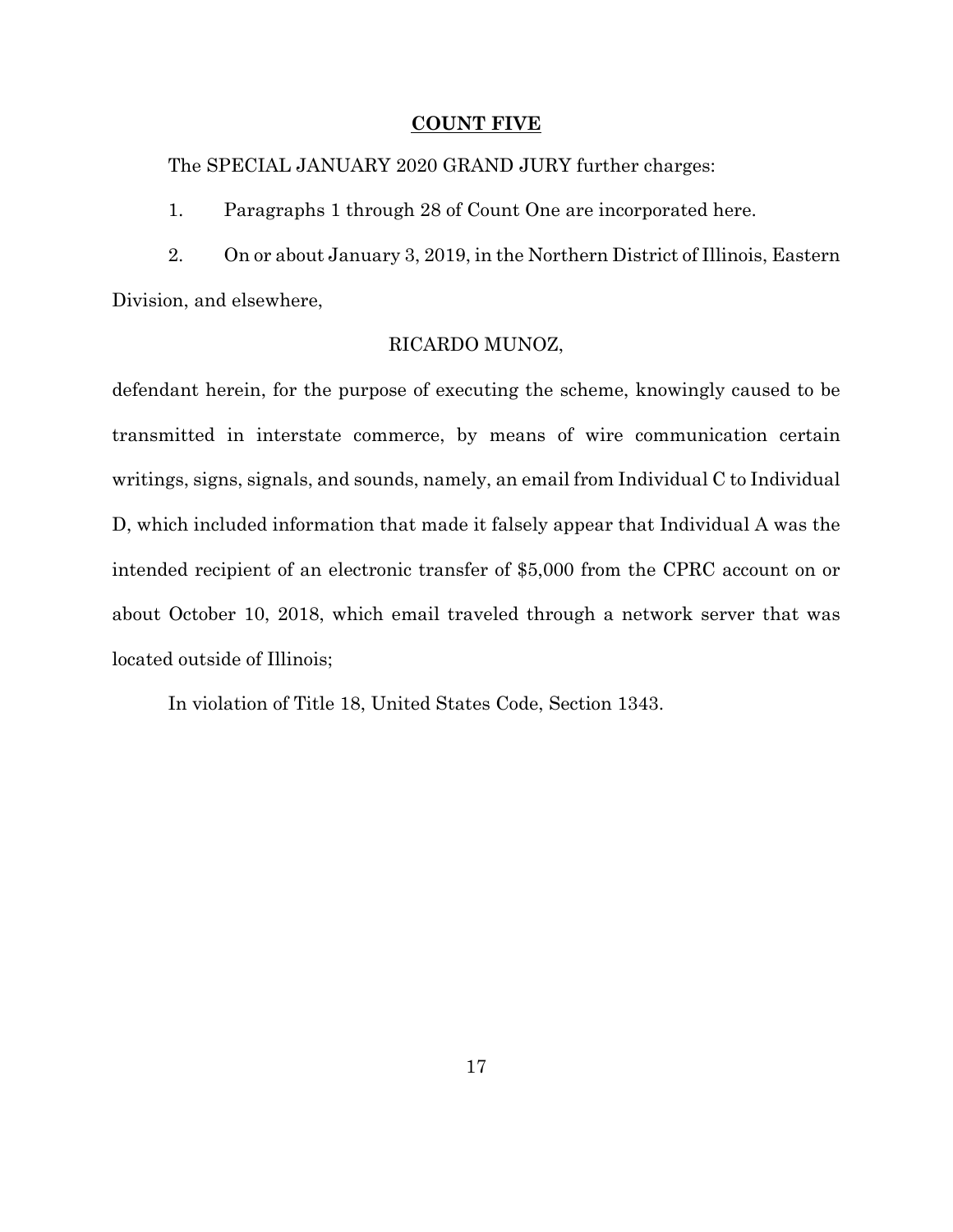#### **COUNT SIX**

The SPECIAL JANUARY 2020 GRAND JURY further charges:

1. Paragraphs 1 through 28 of Count One are incorporated here.

2. On or about January 15, 2019, in the Northern District of Illinois, Eastern Division, and elsewhere,

## RICARDO MUNOZ,

defendant herein, for the purpose of executing the scheme, knowingly caused to be transmitted in interstate commerce, by means of wire communication, certain writings, signs, signals, and sounds, namely, the electronic filing of the 1-15-19 CPRC D-2 from Individual D in Rhode Island to the SBE, which falsely stated that the CPRC paid \$5,000 to Individual A on or about October 12, 2018 for the purpose of consulting;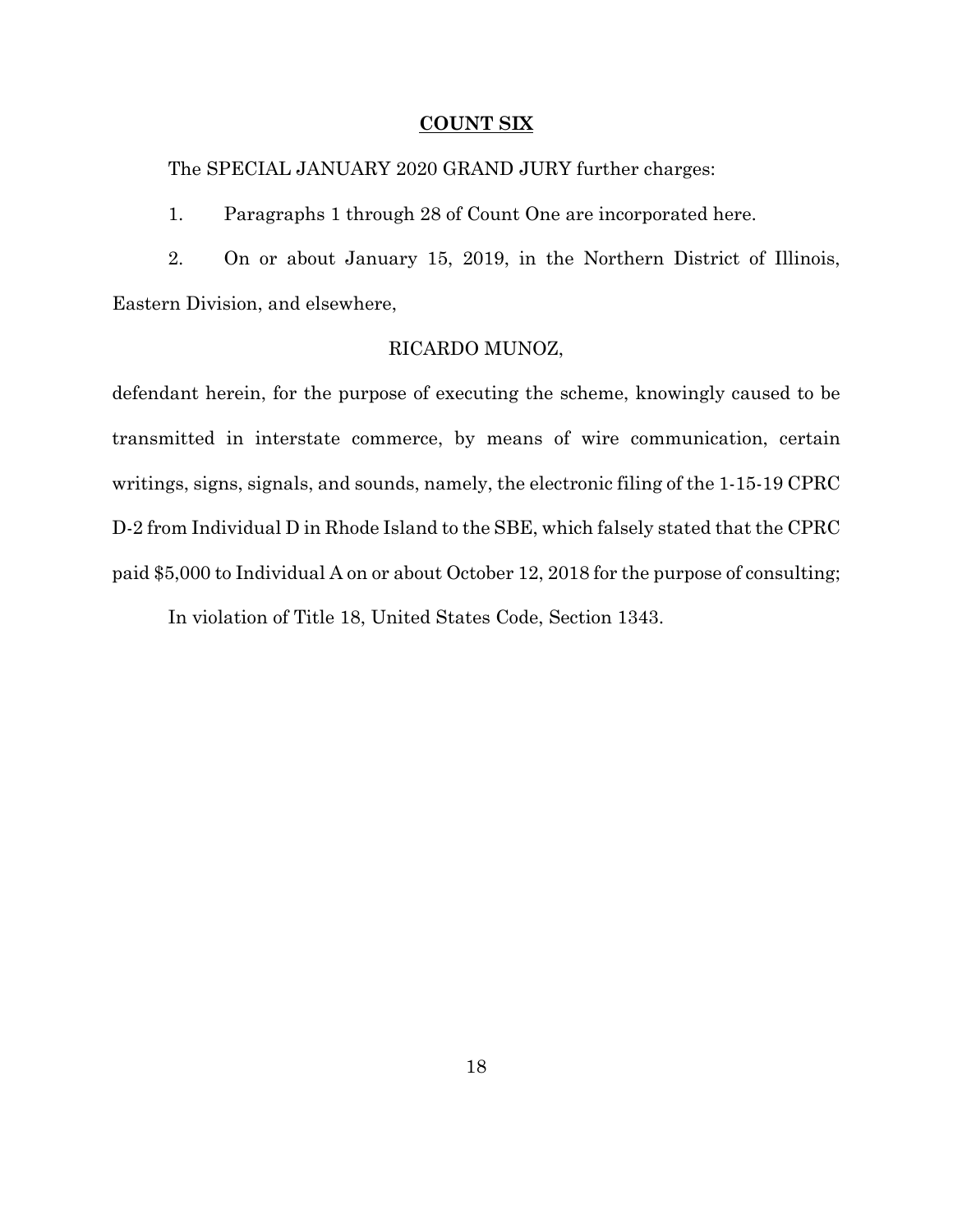### **COUNT SEVEN**

The SPECIAL JANUARY 2020 GRAND JURY further charges:

1. Paragraphs 1 through 28 of Count One are incorporated here.

2. On or about October 26, 2018, in the Northern District of Illinois, Eastern Division, and elsewhere,

## RICARDO MUNOZ,

defendant herein, for the purpose of executing the scheme, knowingly caused to be transmitted in interstate commerce, by means of wire communication certain writings, signs, signals, and sounds, namely, an electronic transfer of \$2,300 from the CPRC account to the CFM account, that was processed by a Chase Bank server that was located outside of Illinois;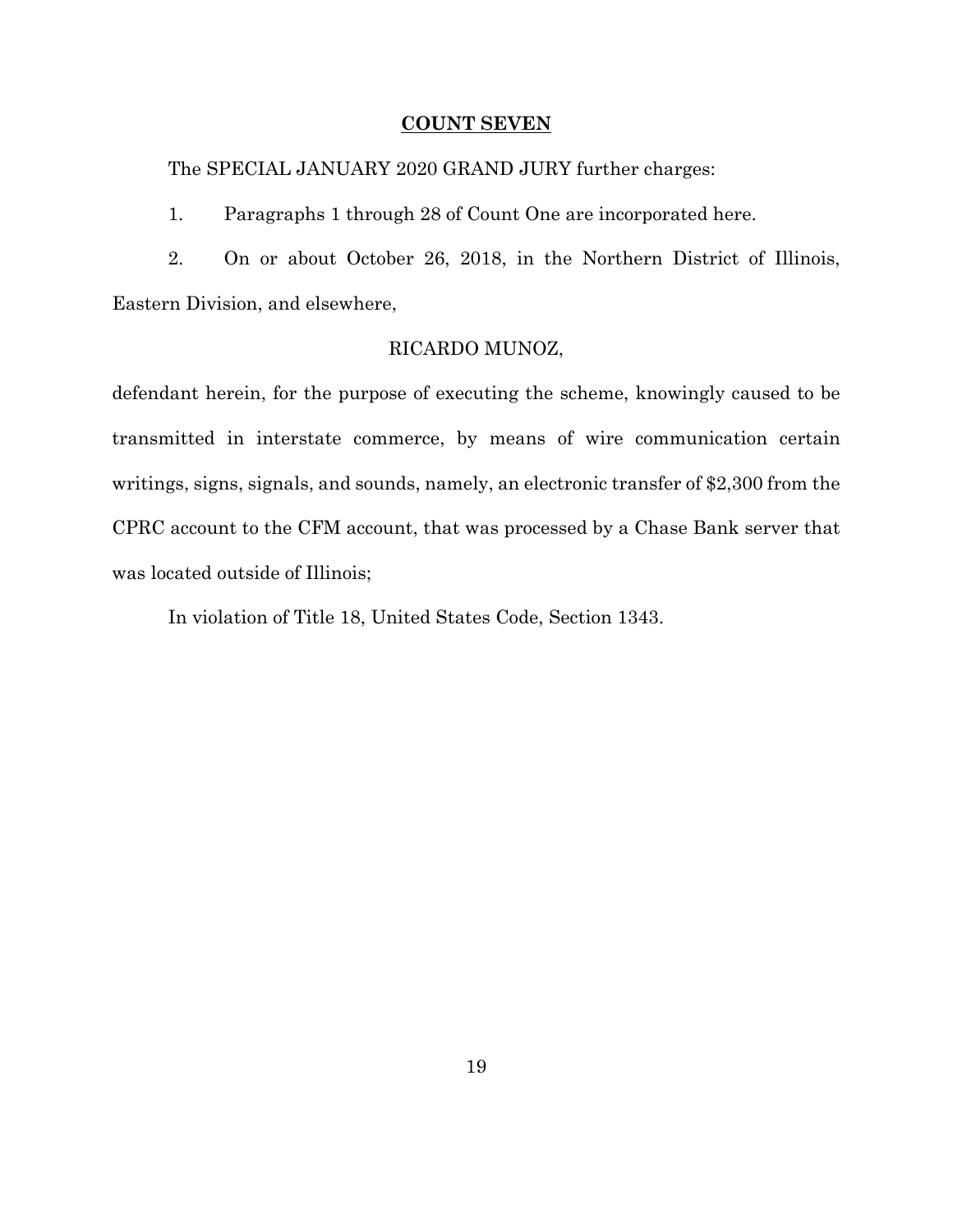### **COUNT EIGHT**

The SPECIAL JANUARY 2020 GRAND JURY further charges:

1. Paragraphs 1 through 28 of Count One are incorporated here.

2. On or about October 26, 2018, in the Northern District of Illinois, Eastern Division, and elsewhere,

## RICARDO MUNOZ,

defendant herein, for the purpose of executing the scheme, knowingly caused to be transmitted in interstate commerce, by means of wire communication certain writings, signs, signals, and sounds, namely, an electronic transfer of \$2,300 from the CFM account to the Munoz personal account, that was processed by a Chase Bank server that was located outside of Illinois;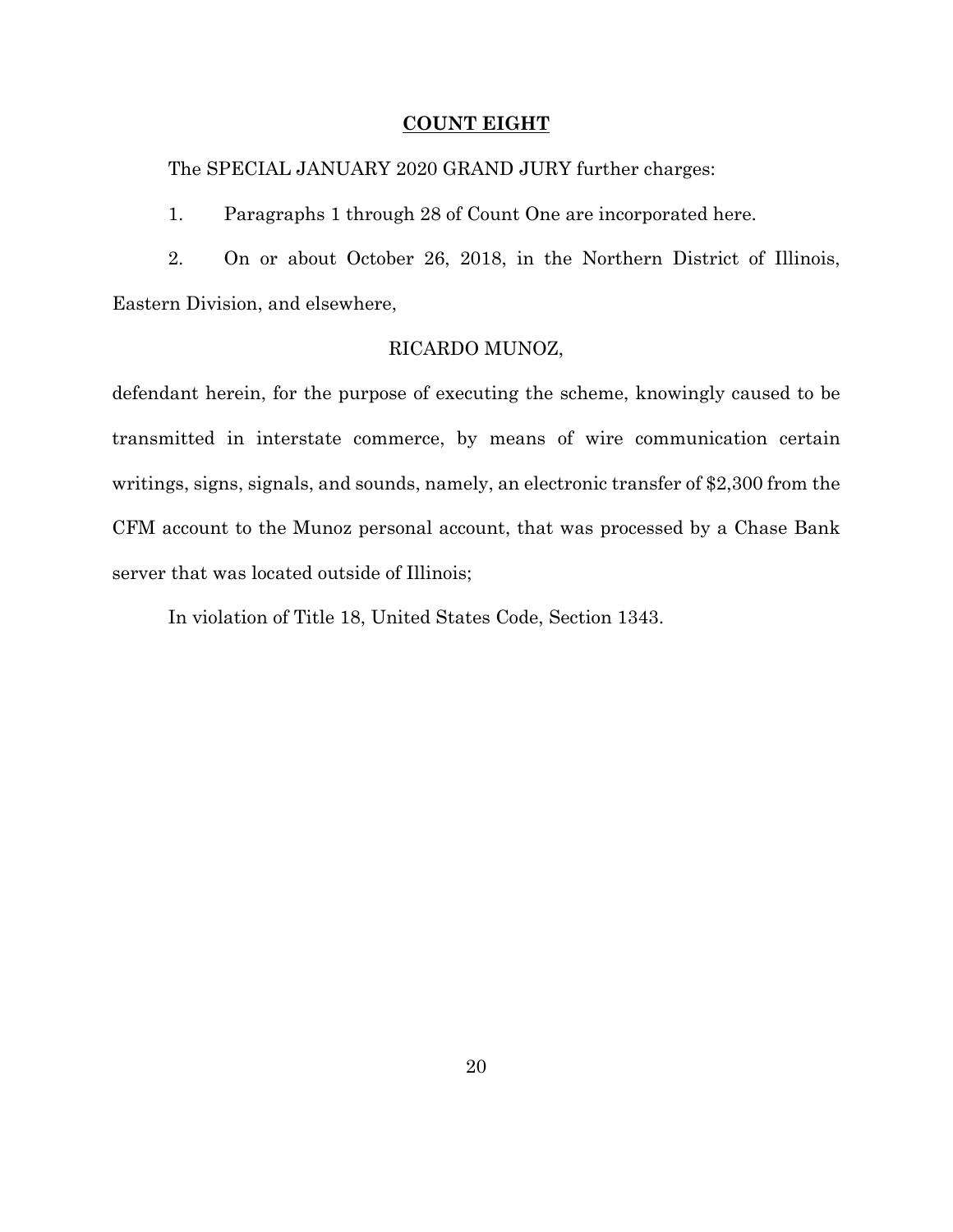#### **COUNT NINE**

The SPECIAL JANUARY 2020 GRAND JURY further charges:

1. Paragraphs 1 through 28 of Count One are incorporated here.

2. On or about October 29, 2018, in the Northern District of Illinois, Eastern Division, and elsewhere,

## RICARDO MUNOZ,

defendant herein, for the purpose of executing the scheme, knowingly caused to be transmitted in interstate commerce, by means of wire communication certain writings, signs, signals, and sounds, namely, an electronic transfer of \$2,100 from the CPRC account to the Munoz personal account, that was processed by a Chase Bank server that was located outside of Illinois;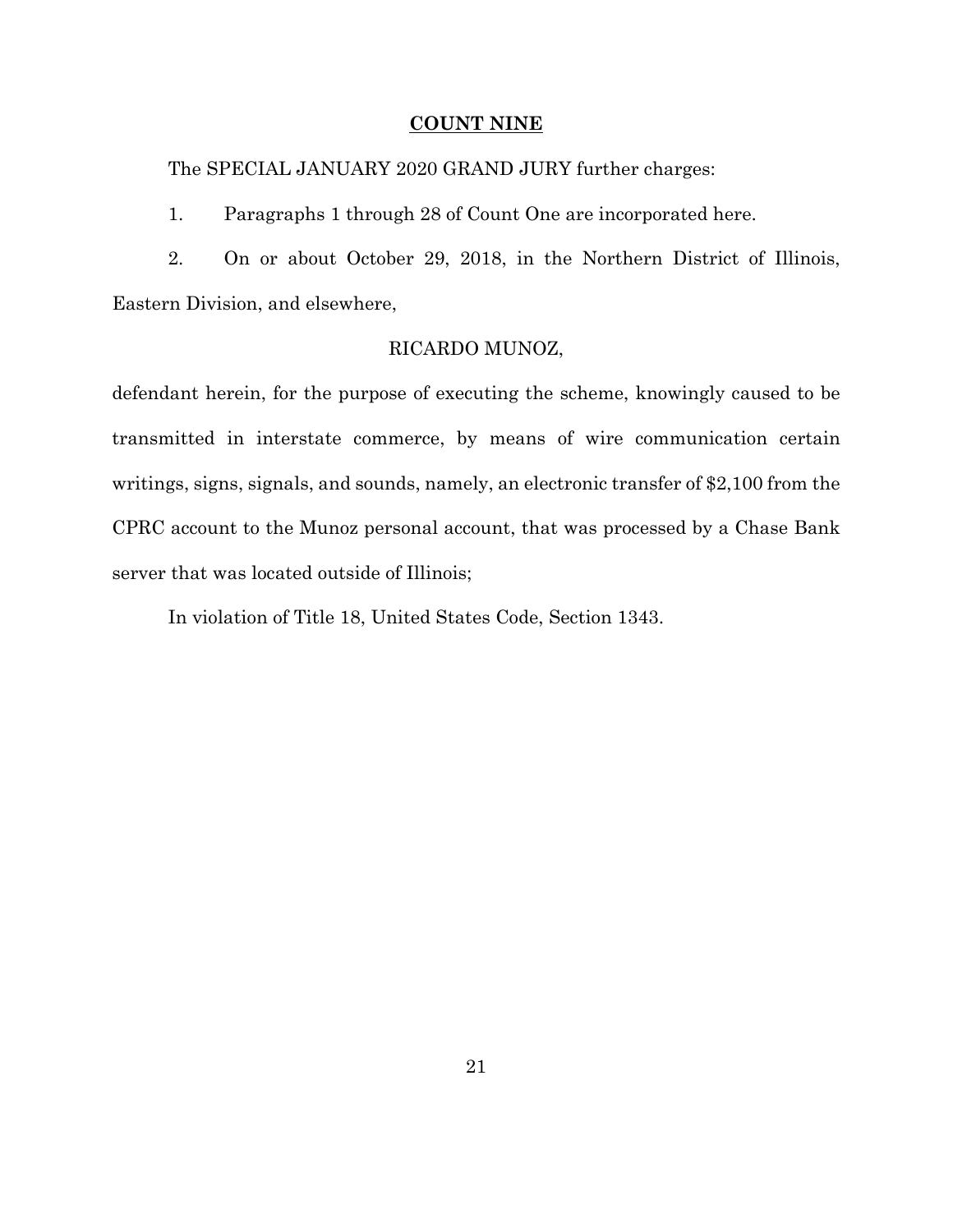#### **COUNT TEN**

The SPECIAL JANUARY 2020 GRAND JURY further charges:

1. Paragraphs 1 through 28 of Count One are incorporated here.

2. On or about November 8, 2018, in the Northern District of Illinois, Eastern Division, and elsewhere,

## RICARDO MUNOZ,

defendant herein, for the purpose of executing the scheme, knowingly caused to be transmitted in interstate commerce, by means of wire communication, certain writings, signs, signals, and sounds, namely, a debit card charge on the CPRC account in the amount of approximately \$544.98, for a ticket on a Southwest Airlines flight from Los Angeles, California to Chicago, Illinois, that was processed by a server that was located outside of Illinois;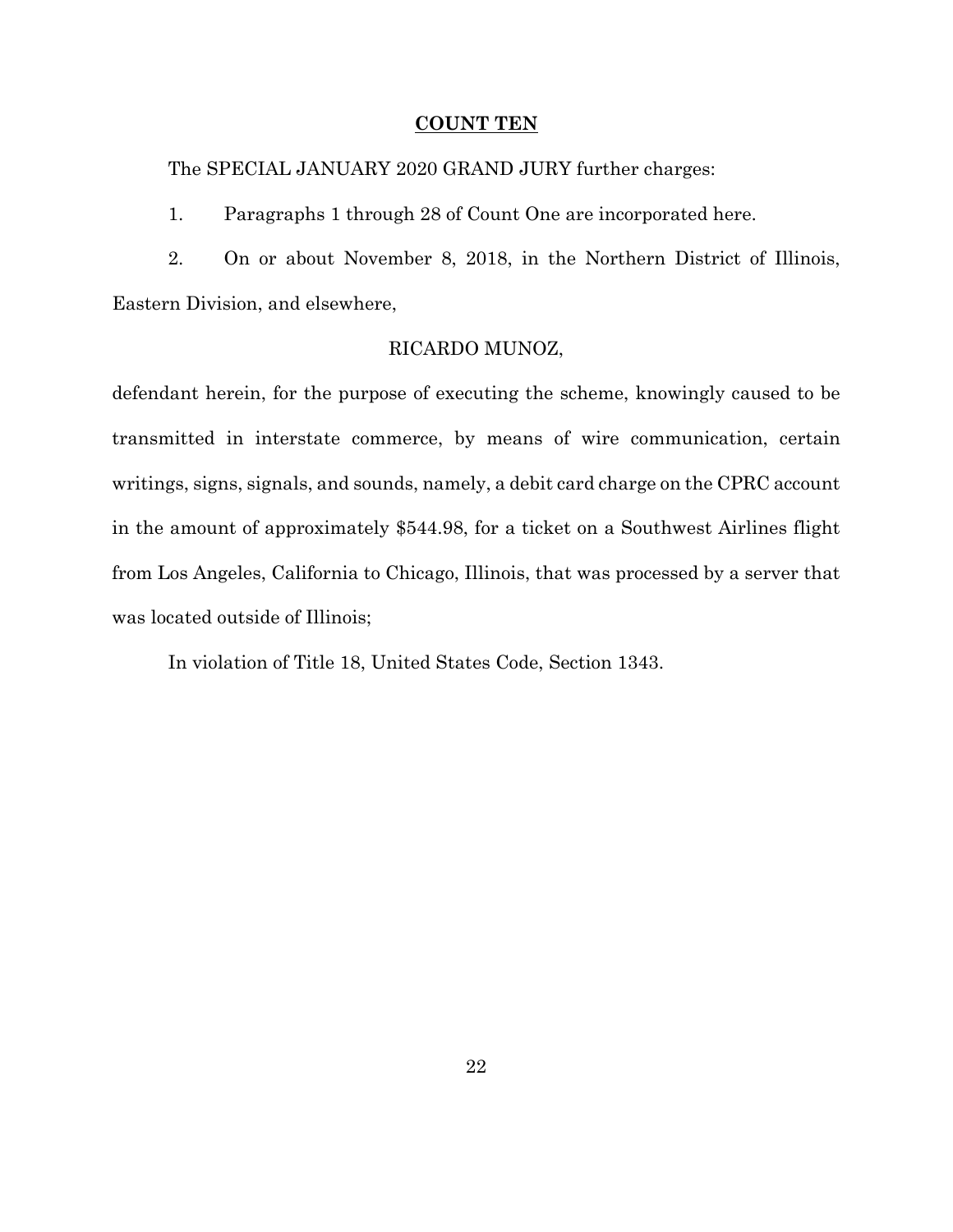#### **COUNT ELEVEN**

The SPECIAL JANUARY 2020 GRAND JURY further charges:

1. Paragraphs 1 through 28 of Count One are incorporated here.

2. On or about November 24, 2018, in the Northern District of Illinois, Eastern Division, and elsewhere,

## RICARDO MUNOZ,

defendant herein, for the purpose of executing the scheme, knowingly caused to be transmitted in interstate commerce, by means of wire communication certain writings, signs, signals, and sounds, namely, a transaction involving an ATM cash withdrawal of \$1,000 in New York, New York from the CPRC account, that was processed by a Chase Bank server that was located outside of Illinois;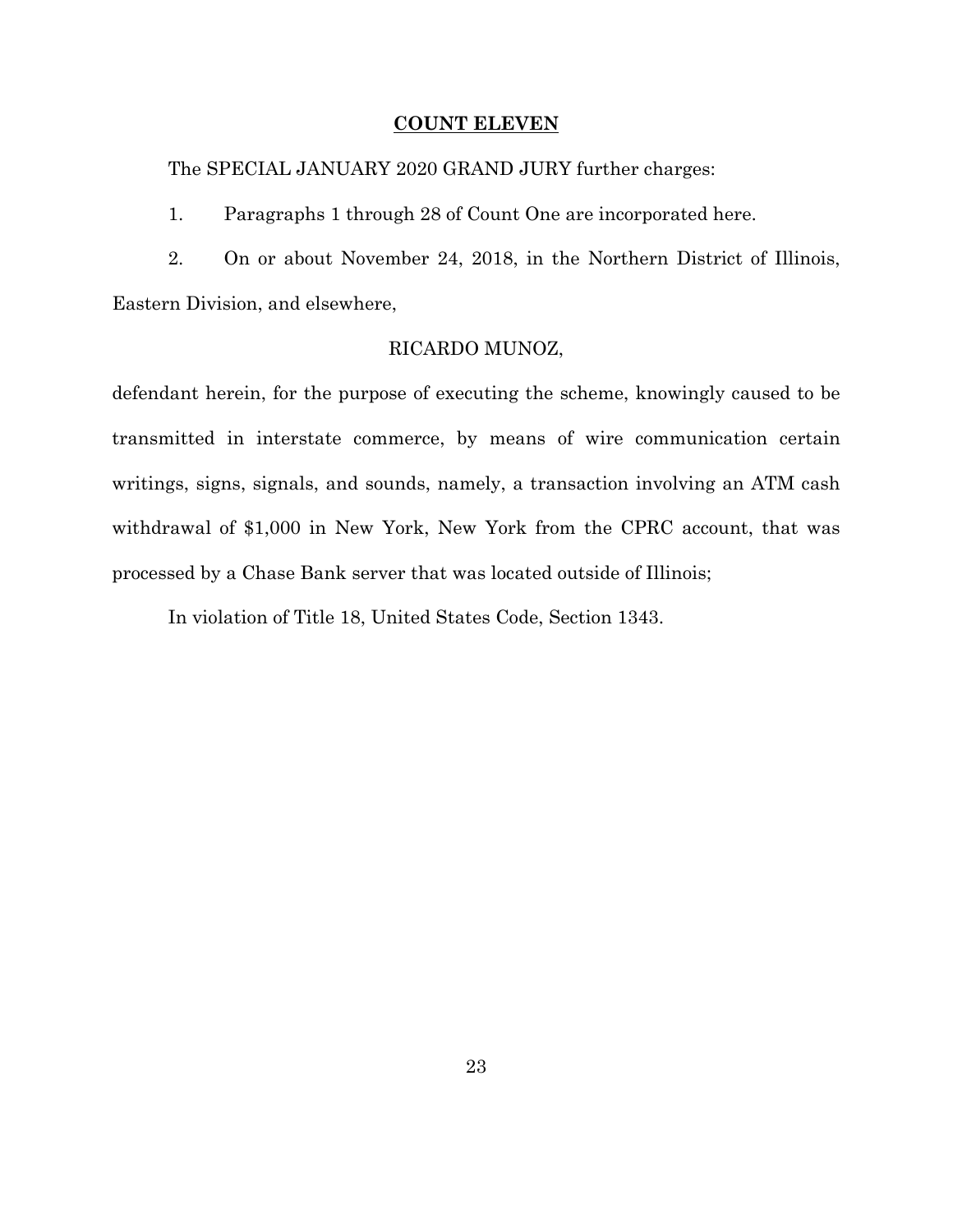#### **COUNT TWELVE**

The SPECIAL JANUARY 2020 GRAND JURY further charges:

1. Paragraphs 1 through 28 of Count One are incorporated here.

2. On or about November 25, 2018, in the Northern District of Illinois, Eastern Division, and elsewhere,

## RICARDO MUNOZ,

defendant herein, for the purpose of executing the scheme, knowingly caused to be transmitted in interstate commerce, by means of wire communication certain writings, signs, signals, and sounds, namely, a transaction involving an ATM cash withdrawal of \$1,000 in New York, New York from the CPRC account, that was processed by a Chase Bank server that was located outside of Illinois;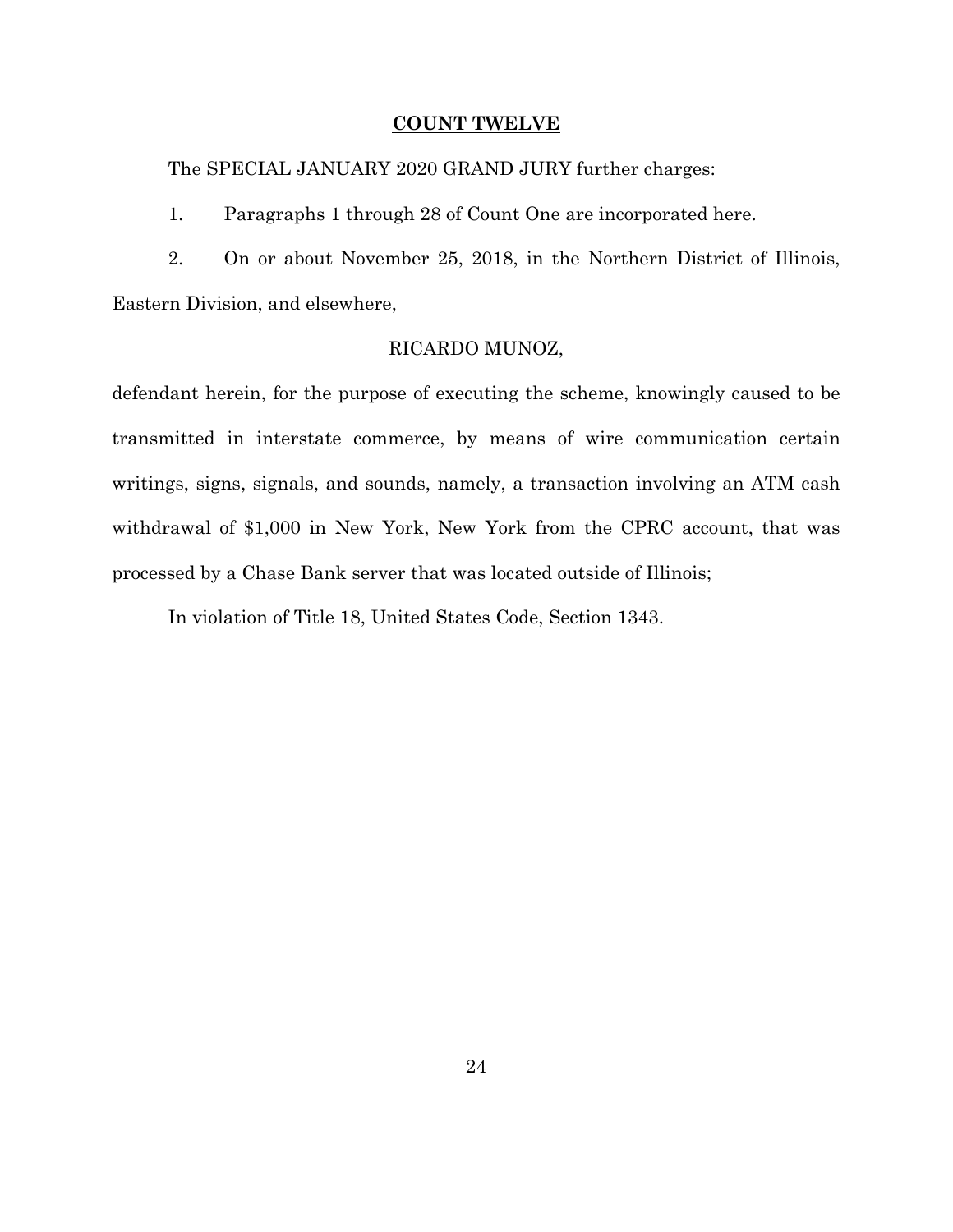#### **COUNT THIRTEEN**

The SPECIAL JANUARY 2020 GRAND JURY further charges:

1. Paragraphs 1 through 28 of Count One are incorporated here.

2. On or about January 15, 2019, at approximately 4:45 p.m., in the Northern District of Illinois, Eastern Division, and elsewhere,

### RICARDO MUNOZ,

defendant herein, for the purpose of executing the scheme, knowingly caused to be transmitted in interstate commerce, by means of wire communication, certain writings, signs, signals, and sounds, namely, the 1-15-19 A email from MUNOZ to Individual C in which MUNOZ stated in part that certain funds did not need to be reported to the SBE on a D-2, which email travelled through a network server that was located outside of Illinois;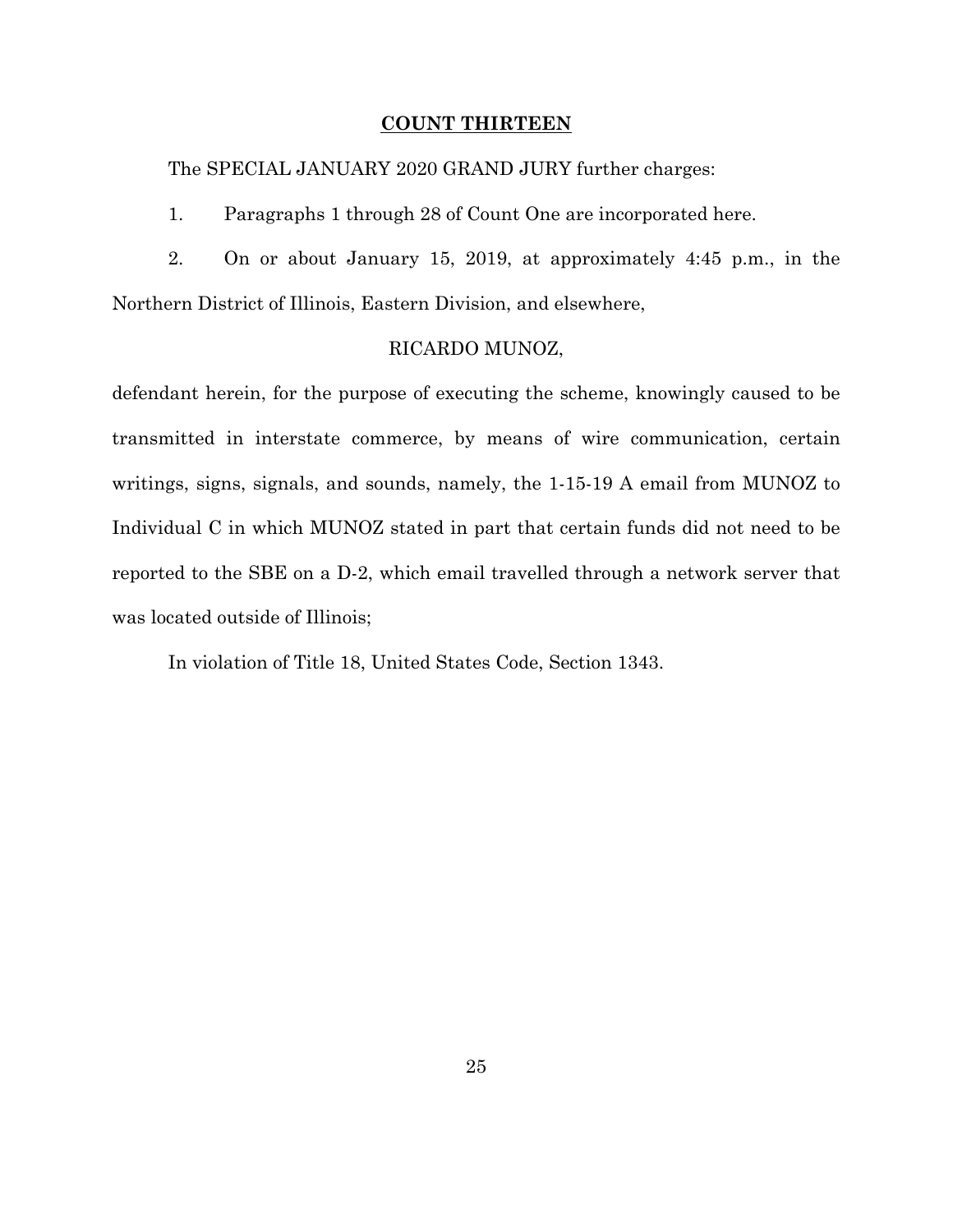#### **COUNT FOURTEEN**

The SPECIAL JANUARY 2020 GRAND JURY further charges:

1. Paragraphs 1 through 28 of Count One are incorporated here.

2. On or about January 15, 2019, at approximately 5:27 p.m., in the Northern District of Illinois, Eastern Division, and elsewhere,

#### RICARDO MUNOZ,

defendant herein, for the purpose of executing the scheme, knowingly caused to be transmitted in interstate commerce, by means of wire communication, certain writings, signs, signals, and sounds, namely, the 1-15-19 B email from Individual C to Individual D that forwarded the 1-15-19 A email from MUNOZ to Individual C in which MUNOZ stated in part that certain funds did not need to be reported to the SBE on a D-2, which email travelled through a network server that was located outside of Illinois;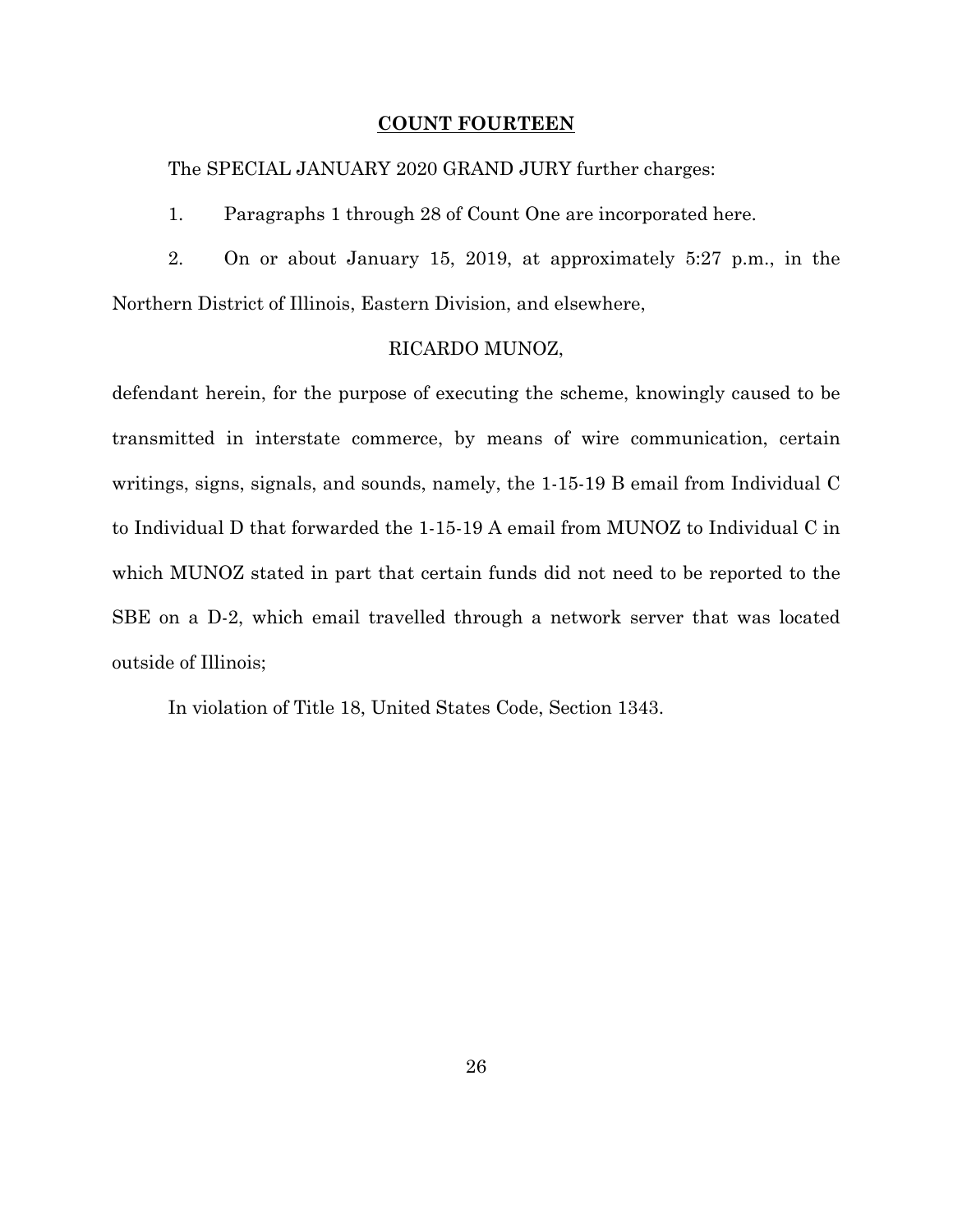### **COUNT FIFTEEN**

The SPECIAL JANUARY 2020 GRAND JURY further charges:

1. Paragraphs 1 through 28 of Count One are incorporated here.

2. On or about February 12, 2019, in the Northern District of Illinois, Eastern Division, and elsewhere,

## RICARDO MUNOZ,

defendant herein, for the purpose of executing the scheme knowingly caused to be transmitted in interstate commerce, by means of wire communication, certain writings, signs, signals, and sounds, namely, a debit card charge on the CPRC account in the amount of approximately \$160.48, for the purchase of items at Lover's Lane in West Dundee, Illinois, that was processed by a server that was located outside of Illinois;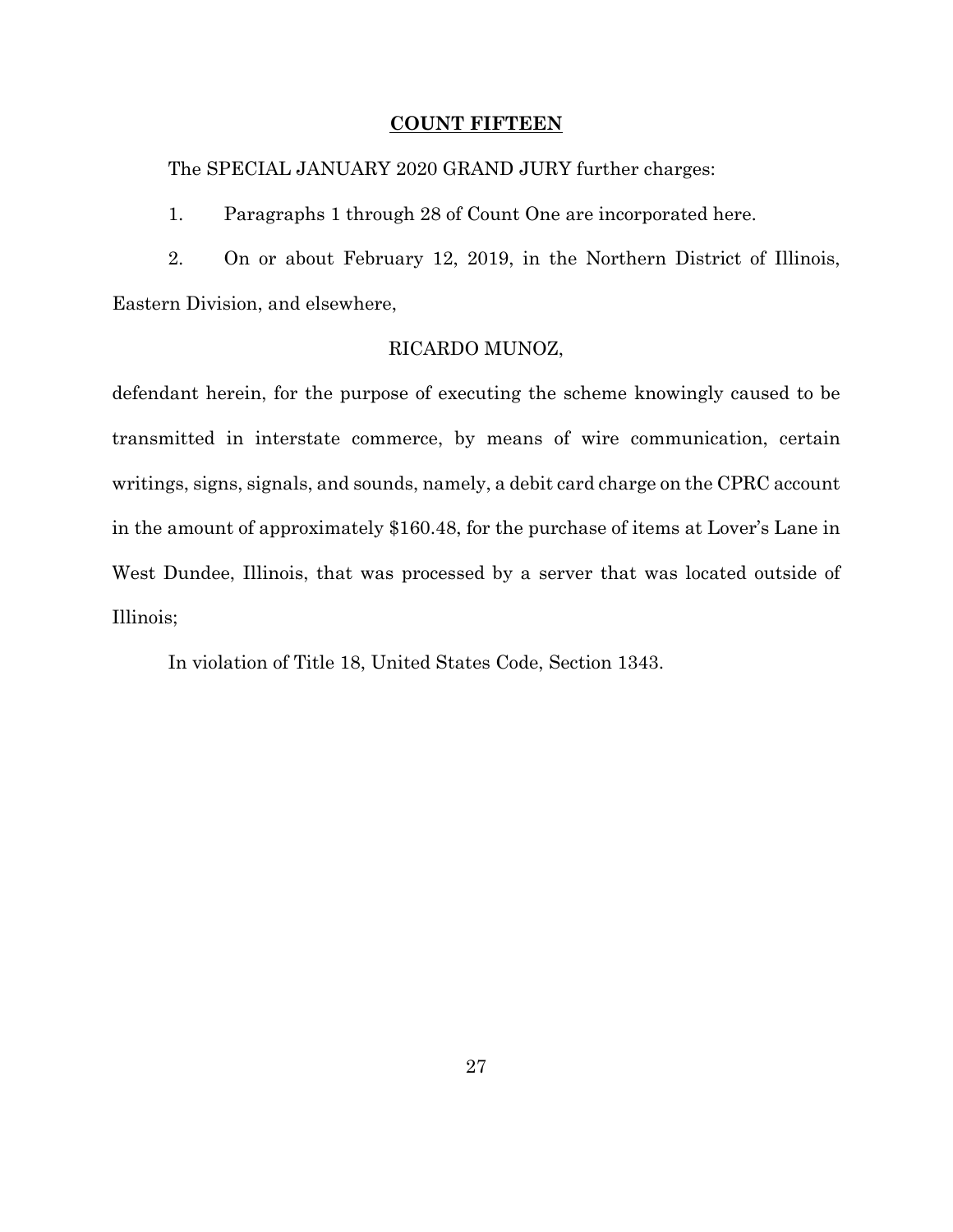#### **COUNT SIXTEEN**

The SPECIAL JANUARY 2020 GRAND JURY further charges:

1. Paragraphs 1 through 28 of Count One are incorporated here.

2. On or about March 7, 2019, in the Northern District of Illinois, Eastern Division, and elsewhere,

## RICARDO MUNOZ,

defendant herein, for the purpose of executing the scheme, knowingly caused to be transmitted in interstate commerce, by means of wire communication, certain writings, signs, signals, and sounds, namely, an Apple iMessage from MUNOZ to Individual B in which MUNOZ falsely represented that the balance of the CPRC account was \$11,000, which Apple iMessage travelled through a network server that was located outside of Illinois;